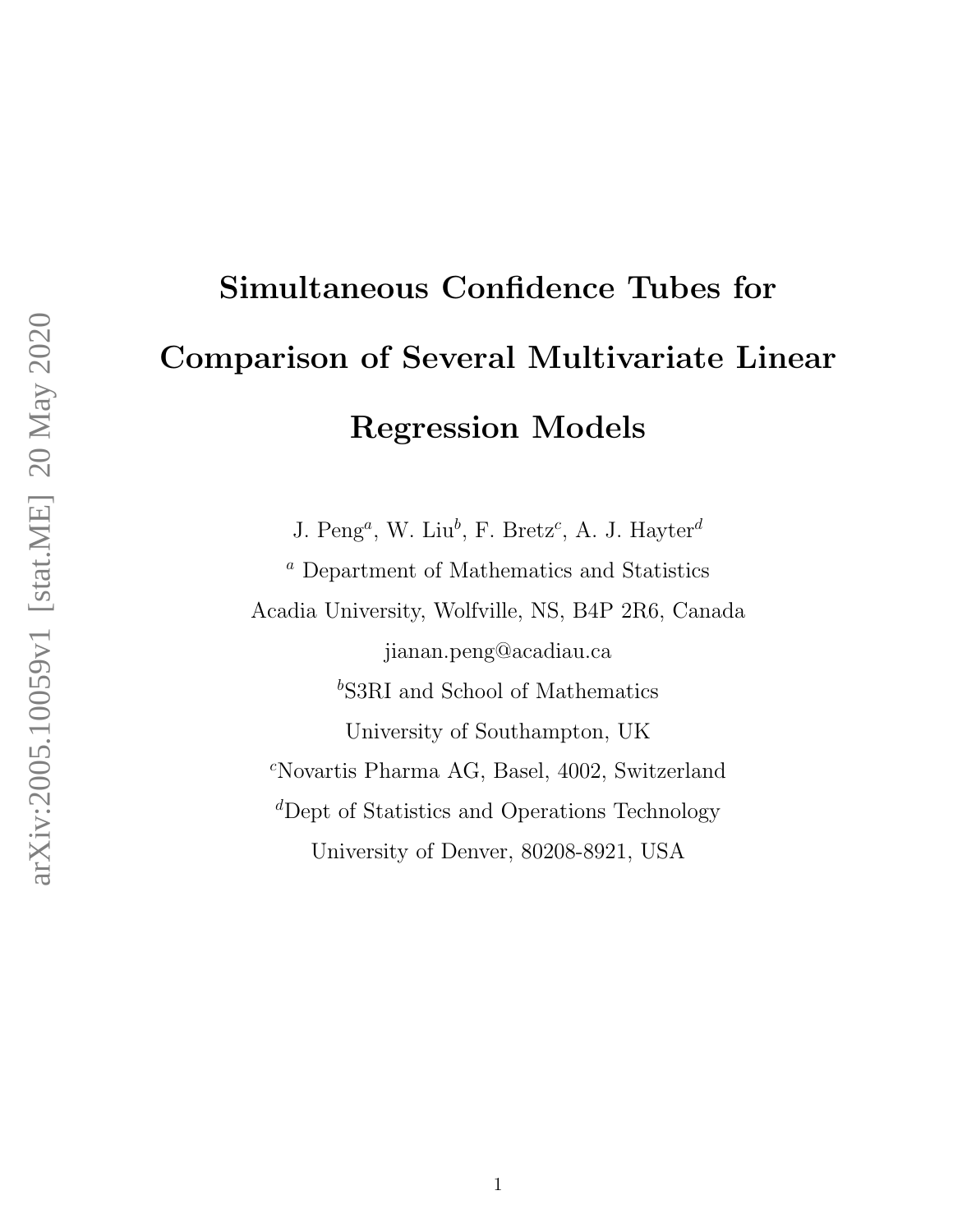#### Abstract

Much of the research on multiple comparison and simultaneous inference in the past sixty years or so has been for the comparisons of several population means. Spurrier (1999) seems to be the first to study the multiple comparison of several simple linear regression lines by using simultaneous confidence bands. In this paper, the work of Liu *et al.* (2004) for finite comparisons of several univariate linear regression models by using simultaneous confidence bands has been extended to finite comparison of several multivariate linear regression models by using simultaneous confidence tubes. We show how simultaneous confidence tubes can be constructed to allow more informative inferences for the comparison of several multivariate linear regression models than the current approach of hypotheses testing. The methodologies are illustrated with examples.

Keywords: Multiple comparisons; Multivariate linear regression; Simultaneous confidence bands; Simultaneous inference; Statistical simulation.

#### 1 Introduction

The bulk of the work on simultaneous inference and multiple comparisons to date is for comparing the means of  $k(\geq 3)$  populations, following the work of Tukey (1953) on pairwise comparisons of k population means, of Dunnett (1955) on comparisons of several means with a control mean, and of Scheffe (1953) on all-contrast comparisons among the population means. Miller (1981), Hochberg and Tamhane (1987), Westfall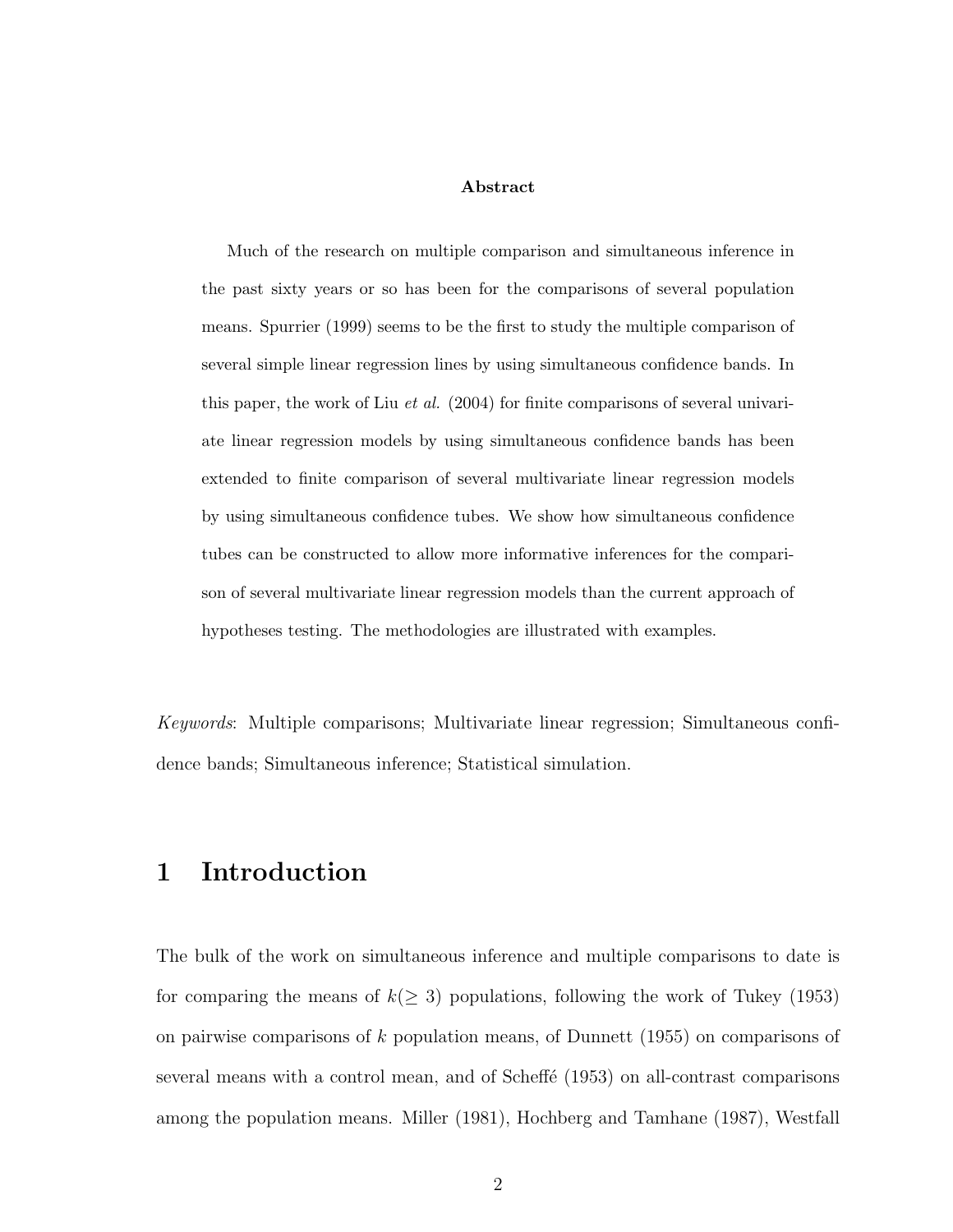and Young  $(1993)$ , Hsu  $(1996)$  and Bretz *et al.*  $(2011)$  are excellent references of the work in this area. Spurrier (1999) seems to have been the first to work on the simultaneous comparison of several simple linear regression lines by using a set of simultaneous confidence bands. Since then, Spurrier's (1999) work has been extended in several directions; see, for example, Spurrier (2002), Bhargava and Spurrier (2004), Liu et al. (2004) and Lu and Kuriki (2017). In particular, Liu et al. (2004) use simultaneous confidence bands for finite comparisons of several univariate linear regression models, which is directly applicable for pooling batches in drug stability study (cf. Ruberg and Hsu, 1992) among many other applications. A review of the related works is given in Liu (2010, Chapters 5 and 6). The purpose of this paper is to extend the work of Liu *et al.* (2004) on univariate linear regression models to multivariate linear regression models, which have wide applications (cf. Anderson, 2003, and Raykov and Marcoulides, 2008). Much of the recent work on simultaneous confidence bands for linear regression is almost exclusively for univariate linear regression models. See, for example, Al-Saidy et al. (2003), Nitcheva et al. (2005), Piegorsch et al. (2005), Deutsch and Piegorsch (2012), Peng et al. (2015) and Dette et al. (2018). Liu et al. (2016) consider simultaneous confidence band for one multivariate linear regression model over the whole covariate region, and calls the confidence band "confidence tube" to reflect its true shape.

Assume the *i*-th multivariate linear regression model, corresponding to the *i*-th treatment group, is given by

$$
\mathbf{Y}_i = \mathbf{X}_i \mathbf{B}_i + \mathbf{E}_i, \quad i = 1, \cdots, k
$$

where  $\mathbf{Y}_i = (\mathbf{y}_{i,1}, \cdots, \mathbf{y}_{i,n_i})^T$  with  $\mathbf{y}_{i,j}^T = (y_{i,j,1}, \cdots, y_{i,j,m})$  being the observations on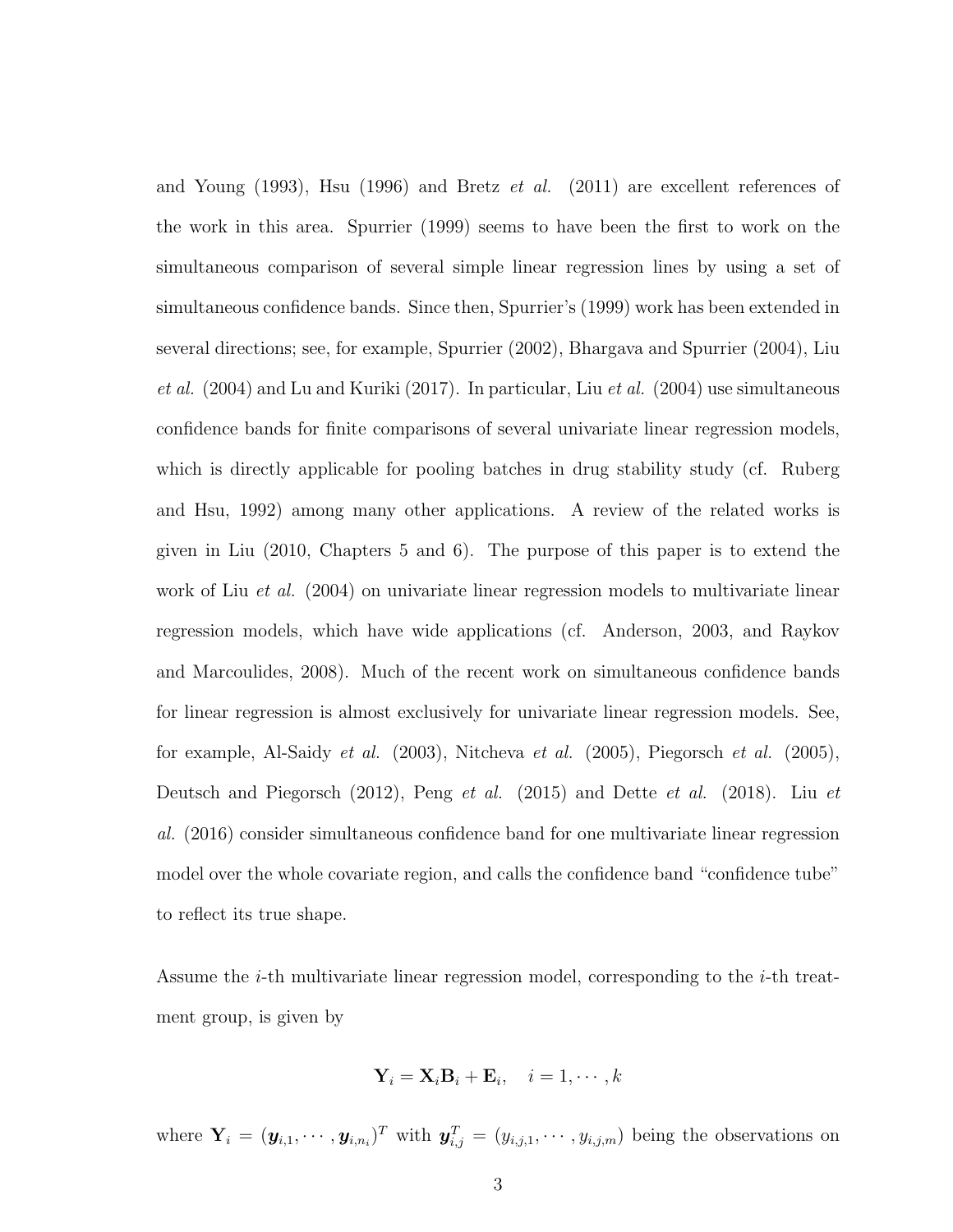the m response variables of the j-th individual in the *i*-th treatment group,  $\mathbf{X}_i$  is a  $n_i \times (p+1)$  full column-rank design matrix with the first column given by  $(1,\cdots,1)^T$ and the  $l(\geq 2)$ th column given by  $(x_{i,1,l-1},\cdots,x_{i,n_i,l-1})^T$ ,  $\mathbf{B}_i = (\mathbf{b}_{i,1},\cdots,\mathbf{b}_{i,m})$  with  $\mathbf{b}_{i,j}^T = (b_{i,j,0}, \cdots, b_{i,j,p})$  being the regression coefficients for the *j*-th response variable in the *i*-th treatment group, and  $\mathbf{E}_i = (\boldsymbol{e}_{i,1}, \cdots, \boldsymbol{e}_{i,n_i})^T$  with all the  $\{\boldsymbol{e}_{i,j}, j = 1, \cdots, n_i, i = 1, \cdots, n_i\}$ 1,  $\dots, k$  being iid multivariate normal  $N_m(\mathbf{0}, \mathbf{\Omega})$  random vectors. Since  $\mathbf{X}_i^T \mathbf{X}_i$  is non-singular, the least squares estimator of  $\mathbf{B}_i$  is given by  $\hat{\mathbf{B}}_i = (\mathbf{X}_i^T \mathbf{X}_i)^{-1} \mathbf{X}_i^T \mathbf{Y}_i, i =$  $1, \dots, k$ . Let the pooled estimator of the unknown error-vector covariance matrix  $\Omega$  be  $\hat{\Omega} = \sum_{i=1}^{k} (\mathbf{Y}_i - \mathbf{X}_i \hat{\mathbf{B}}_i)^T (\mathbf{Y}_i - \mathbf{X}_i \hat{\mathbf{B}}_i) / \nu$  with  $\nu = \sum_{i=1}^{k} (n_i - p - 1)$ . Then  $vec(\hat{\mathbf{B}}_i) \sim N(vec(\mathbf{B}_i), \mathbf{\Omega} \otimes (\mathbf{X}_i^T \mathbf{X}_i)^{-1})$  where  $vec(\mathbf{A})$  denotes the resultant vector from stacking the columns of the matrix  $\mathbf{A}, \nu \hat{\Omega}$  has the Wishart distribution  $\mathbf{W}(\Omega, \nu)$ , and  $\hat{\mathbf{B}}_1, \cdots, \hat{\mathbf{B}}_k$  and  $\hat{\boldsymbol{\Omega}}$  are independent. All these results, which are generalization of the univariate regression with  $m = 1$  response variable to the multivariate regression with  $m(\geq 1)$  response variables, can be found in the excellent book by Anderson (2003).

Our objective is to construct a set of simultaneous confidence tubes (SCTs) for

$$
\boldsymbol{x}^T \mathbf{B}_i - \boldsymbol{x}^T \mathbf{B}_j = (1, x_1, \cdots, x_p) \mathbf{B}_i - (1, x_1, \cdots, x_p) \mathbf{B}_j, \quad (i, j) \in \Lambda
$$

over a given covariate range  $x_l \in [a_l, b_l], l = 1, \dots, p$ , where  $\Lambda$  is an index set that determines the comparison of interest. For example, if the pairwise comparison is of interest then  $\Lambda = \{(i, j) : 1 \le i \ne j \le k\}$ ; if the comparison with a control, say, the second to  $k$ -th regression models with the first regression model, is of interest then  $\Lambda = \{(i,j): 2 \leq i \leq k, j = 1\}$ ; if the successive comparison of the k regression models is of interest then  $\Lambda = \{(i, i + 1) : 1 \le i \le k - 1\}$ . We construct the following set of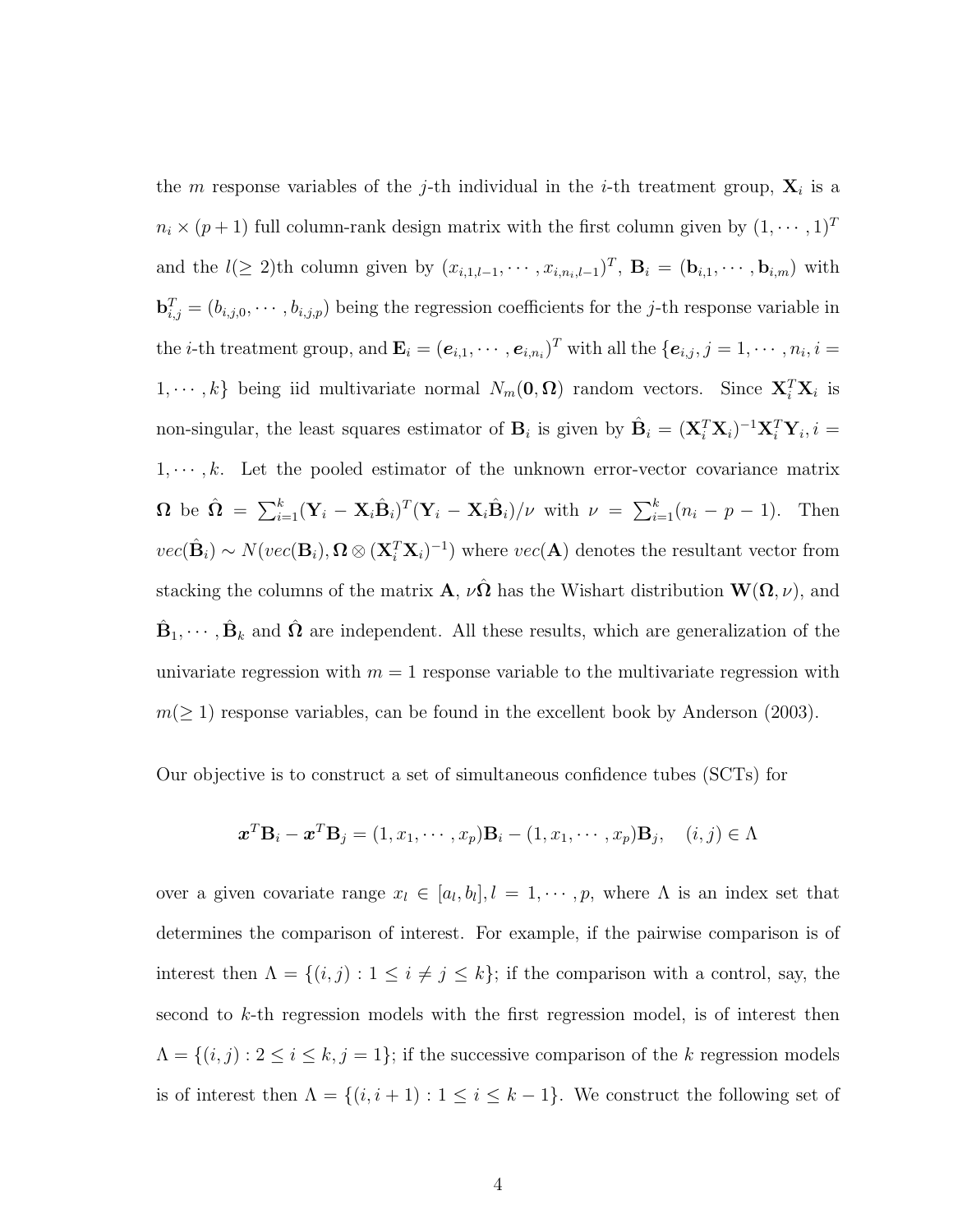SCTs

$$
\begin{aligned}\n\left[ (\mathbf{x}^T \mathbf{B}_i - \mathbf{x}^T \mathbf{B}_j) - (\mathbf{x}^T \hat{\mathbf{B}}_i - \mathbf{x}^T \hat{\mathbf{B}}_j) \right] \left( \nu \hat{\mathbf{\Omega}} \right)^{-1} \left[ (\mathbf{x}^T \mathbf{B}_i - \mathbf{x}^T \mathbf{B}_j) - (\mathbf{x}^T \hat{\mathbf{B}}_i - \mathbf{x}^T \hat{\mathbf{B}}_j) \right]^T \\
&\leq c \, \mathbf{x}^T \left[ (\mathbf{X}_i^T \mathbf{X}_i)^{-1} + (\mathbf{X}_j^T \mathbf{X}_j)^{-1} \right] \mathbf{x}, \quad \forall x_l \in [a_l, b_l] \text{ for } l = 1, \cdots, p \text{ and } \forall (i, j) \in \Lambda\n\end{aligned} \tag{1}
$$

where  $c$  is the critical constant suitably chosen so that the confidence level of this set of SCTs is equal to  $1 - \alpha$ .

When there is only  $m = 1$  response variable, the set of SCTs in (1) becomes the set of simultaneous confidence bands given in Liu *et al.* (2004). The textbook approach to the comparison of k multivariate regression models (cf. Anderson, 2003, and Raykov and Marcoulides, 2008) is to perform a hypotheses test of  $H_0: \mathbf{B}_1 = \cdots = \mathbf{B}_k$  against the alternative  $H_a$ : not  $H_0$ . It is shown in this paper that the SCTs in (1) allow more detailed and informative inferences than the dichotomous inference, rejection or non-rejection of  $H_0$ , of a hypotheses test.

The outline of the paper is as follows. Section 2 discusses the computation of the critical constant c using simulation. Section 3 focuses on the comparison of two models (i.e.  $k = 2$ ), and illuminates the relationship between Roy's (1953) test and the SCT in (1) in this case. We provide a real data example to illustrate the advantages of the SCTs approach over hypotheses testing. Section 4 considers the comparison of  $k(\geq 3)$ models. Again, we use an example to illustrate the versatile and informative inferences the SCTs approach allows. Finally, Section 5 contains concluding remarks.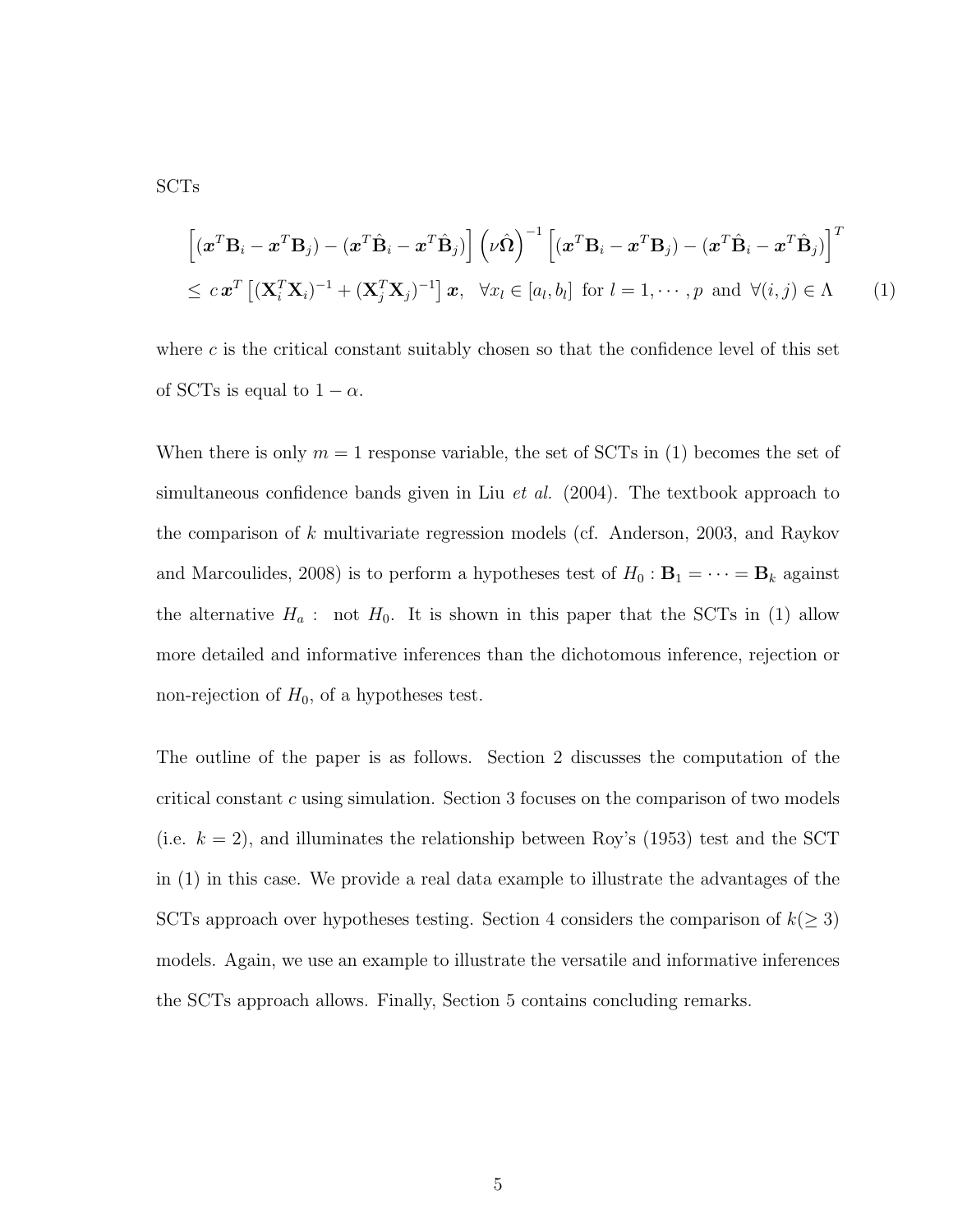#### 2 Determination of the critical constant c

Note that the confidence level of the SCTs in (1) is given by  $P\{T < c\}$  where

$$
T = \sup_{(i,j)\in\Lambda} \sup_{x_l\in[a_l,b_l],l=1,\cdots,p} T_{i,j}(\boldsymbol{x})
$$
\n(2)

(3)

with

$$
T_{i,j}(\boldsymbol{x})=\frac{\left[(\boldsymbol{x}^T\mathbf{B}_i-\boldsymbol{x}^T\mathbf{B}_j)-(\boldsymbol{x}^T\hat{\mathbf{B}}_i-\boldsymbol{x}^T\hat{\mathbf{B}}_j)\right]\left(\nu\hat{\boldsymbol{\Omega}}\right)^{-1}\left[(\boldsymbol{x}^T\mathbf{B}_i-\boldsymbol{x}^T\mathbf{B}_j)-(\boldsymbol{x}^T\hat{\mathbf{B}}_i-\boldsymbol{x}^T\hat{\mathbf{B}}_j)\right]^T}{\boldsymbol{x}^T\left[(\mathbf{X}_i^T\mathbf{X}_i)^{-1}+(\mathbf{X}_j^T\mathbf{X}_j)^{-1}\right]\boldsymbol{x}}
$$

Denote  $\mathbf{U}_i = (\mathbf{X}_i^T \mathbf{X}_i)^{1/2} (\hat{\mathbf{B}}_i - \mathbf{B}_i) \mathbf{\Omega}^{-1/2}, i = 1, \cdots, k$ . Then straightforward manipulation shows that  $vec(\mathbf{U}_i) \sim N(\mathbf{0}, \mathbf{I}_{(p+1)m})$  and it is clear that  $\mathbf{U}_1, \cdots, \mathbf{U}_k$  are independent since  $\hat{\mathbf{B}}_1, \cdots, \hat{\mathbf{B}}_k$  are independent. Now  $T_{i,j}(\boldsymbol{x})$  can be rewritten as  $\boldsymbol{x}^T\left[(\mathbf{X}_i^T\mathbf{X}_i)^{-1/2}\mathbf{U}_i-(\mathbf{X}_j^T\mathbf{X}_j)^{-1/2}\mathbf{U}_j\right]\left(\boldsymbol{\Omega}^{-1/2}\nu\hat{\boldsymbol{\Omega}}\boldsymbol{\Omega}^{-1/2}\right)^{-1}\left[\mathbf{U}_i^T(\mathbf{X}_i^T\mathbf{X}_i)^{-1/2}-\mathbf{U}_j^T(\mathbf{X}_j^T\mathbf{X}_j)^{-1/2}\right]\boldsymbol{x}$  $\boldsymbol{x}^T\left[(\mathbf{X}_i^T\mathbf{X}_i)^{-1}+(\mathbf{X}_j^T\mathbf{X}_j)^{-1}\right]\boldsymbol{x}$ 

By noting that  $\Omega^{-1/2} \nu \hat{\Omega} \Omega^{-1/2} \sim \mathbf{W}(\mathbf{I}_m, \nu)$ , the distributions of  $T_{i,j}(\boldsymbol{x})$  and so T do not depend on the unknown parameters  $\mathbf{B}_1, \cdots, \mathbf{B}_k$  and  $\Omega$  of the k regression models.

So the critical value c is the  $(1 - \alpha)$  quantile of T and can be computed by simulation as the  $(1-\alpha)$  sample quantile  $\hat{c}$  of a large simulated sample of r independent replicates  $T_1, \dots, T_r$  of T, using the expressions (2) and (3). It is known that the sample  $(1 - \alpha)$ quantile  $\hat{c}$  converges to the population  $(1 - \alpha)$  quantile c almost surely as r approaches infinity (cf. Serfling, 1980). This means  $\hat{c}$  can be as close to c as required by using a sufficiently large number r of simulations. For a finite r, the accuracy of  $\hat{c}$  can be assessed by using the variance of the large sample approximate normal distribution of  $\hat{c}$ ; see, for example, Liu *et al.* (2005) for details.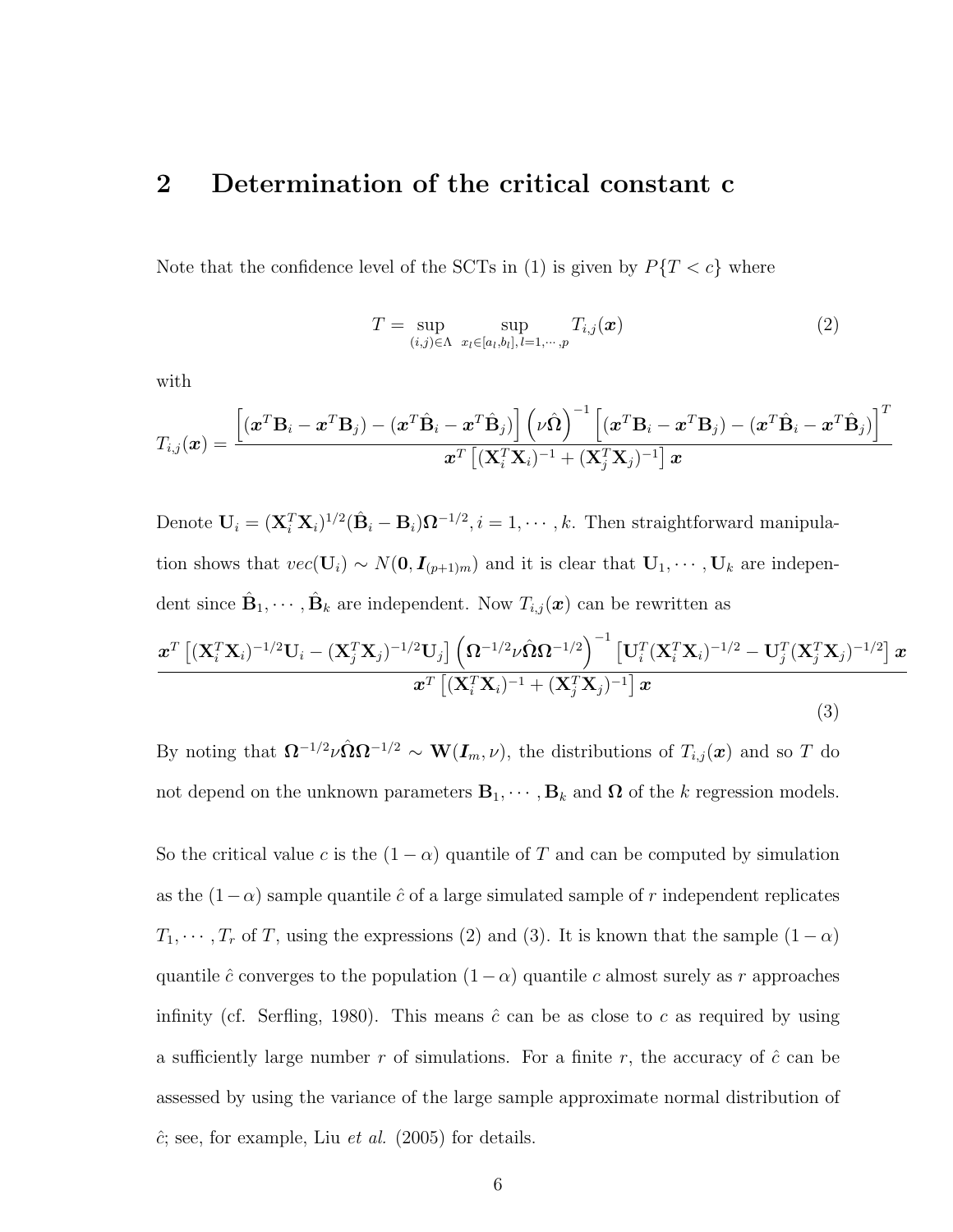For the examples given in this paper, there is only one covariate,  $x_1$ , in the regression models and so both the numerator and denominator of the  $T_{i,j}(\boldsymbol{x})$  in (2) are polynomials of  $x_1$ . As a result,  $\sup_{x_1 \in [a_1,b_1]} T_{i,j}(x)$  in (2) can be computed very fast by using the method of Liu *et al.* (2008) in each simulation of T. When the regression models have more than one covariate, generic and so less efficient algorithms for finding maximums have to be used and are available in most numerical software such as R and Matlab.

In the examples in this paper,  $r = 1,000,000$  has been used and it takes about 500 seconds on an ordinary Window's PC (Core(TM2) Due CPU P8400@2.26GHz) to compute one c. For  $r = 1,000,000$  and  $\alpha = 0.05$ , the standard error (i.e. the square root of the variance) of  $\hat{c}$  is about 0.00004 and so the critical constant is most likely accurate to the fourth decimal place at least. Alternatively one can use the method of Edwards and Berry (1987) to assess how close the random variable  $P\{T \langle \hat{c} \rangle\}$ is to  $1 - \alpha$ . This random variable has a Type I beta distribution with parameters  $r - \langle (1 - \alpha)r \rangle - 1$  and  $\langle (1 - \alpha)r \rangle$ , and is approximately normal for a large r (Edwards and Berry, 1987). For  $r = 1,000,000$  and  $\alpha = 0.05$ , the standard error of this random variable is  $s.e. = 0.00022$  and so the true confidence level by using  $\hat{c}$  is almost certainly in the range  $1-\alpha \pm 3s.e. = [0.94934, 0.95066]$ . All these indicate that the critical value  $\hat{c}$  based on  $r = 1,000,000$  simulations should be accurate enough for most applications.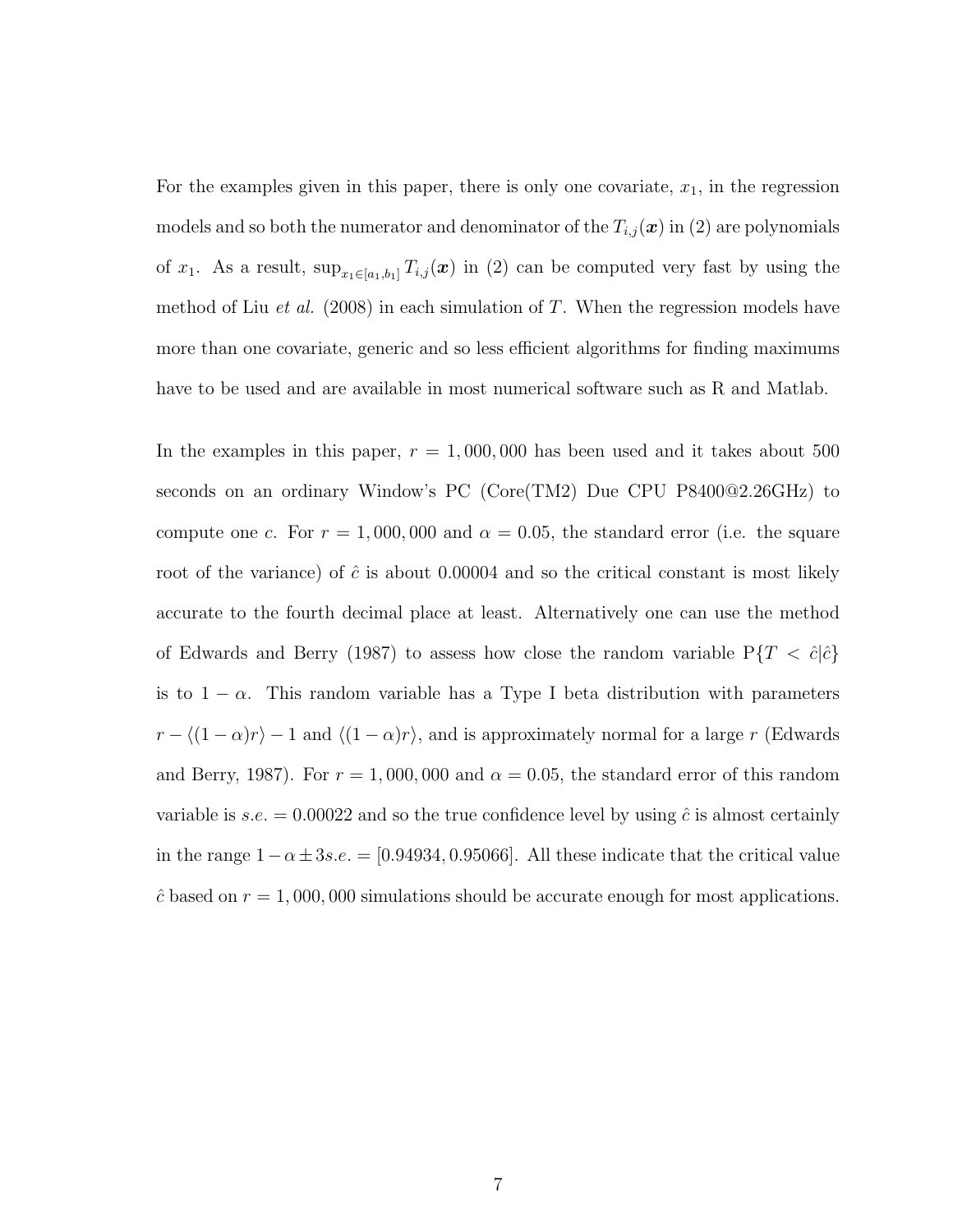## 3 Comparison of two models

For comparing  $k = 2$  models, the set of  $1 - \alpha$  SCTs in (1) contains just one SCT and is given by

$$
\begin{aligned}\n\left[ (\boldsymbol{x}^T \mathbf{B}_1 - \boldsymbol{x}^T \mathbf{B}_2) - (\boldsymbol{x}^T \hat{\mathbf{B}}_1 - \boldsymbol{x}^T \hat{\mathbf{B}}_2) \right] \left( \nu \hat{\boldsymbol{\Omega}} \right)^{-1} \left[ (\boldsymbol{x}^T \mathbf{B}_1 - \boldsymbol{x}^T \mathbf{B}_2) - (\boldsymbol{x}^T \hat{\mathbf{B}}_1 - \boldsymbol{x}^T \hat{\mathbf{B}}_2) \right]^T \\
&\leq c \, \boldsymbol{x}^T \left[ (\mathbf{X}_1^T \mathbf{X}_1)^{-1} + (\mathbf{X}_2^T \mathbf{X}_2)^{-1} \right] \boldsymbol{x}, \quad \forall x_l \in [a_l, b_l] \text{ for } l = 1, \cdots, p \,.\n\end{aligned} \tag{4}
$$

This SCT quantifies the magnitude of difference between the two models  $\mathbf{x}^T \mathbf{B}_1$  and  $\boldsymbol{x}^T \mathbf{B}_2$  over the covariate region  $x_l \in [a_l, b_l]$  for  $l = 1, \cdots, p$ . In particular, if  $\mathbf{B}_1 = \mathbf{B}_2 =$ **B** then the zero line  $x^T(B_1 - B_2)$  is completely contained in the SCT with probability  $1 - \alpha$ , which induces the following size  $\alpha$  test of  $H_0 : \mathbf{B}_1 = \mathbf{B}_2$  against the alternative  $H_a$ : not  $H_0$ :  $H_0$  is rejected if and only if the zero line is not completely contained in the SCT.

For the special covariate region  $x_l \in [-\infty, \infty]$  for  $l = 1, \dots, p$ , i.e. the whole covariate space  $R^p$ , the rejection region of  $H_0$  of this induced test becomes  $L > c$  where

$$
L = \sup_{x_l \in R^1, l=1,\dots,p} \frac{\left(\mathbf{x}^T \hat{\mathbf{B}}_1 - \mathbf{x}^T \hat{\mathbf{B}}_2\right) \left(\nu \hat{\mathbf{\Omega}}\right)^{-1} \left(\mathbf{x}^T \hat{\mathbf{B}}_1 - \mathbf{x}^T \hat{\mathbf{B}}_2\right)^T}{\mathbf{x}^T \left[\left(\mathbf{X}_i^T \mathbf{X}_i\right)^{-1} + \left(\mathbf{X}_j^T \mathbf{X}_j\right)^{-1}\right] \mathbf{x}}
$$
  
= the largest eigenvalue of  $\left[\left(\mathbf{X}_i^T \mathbf{X}_i\right)^{-1} + \left(\mathbf{X}_j^T \mathbf{X}_j\right)^{-1}\right]^{-1} \left(\hat{\mathbf{B}}_1 - \hat{\mathbf{B}}_2\right) \left(\nu \hat{\mathbf{\Omega}}\right)^{-1} \left(\hat{\mathbf{B}}_1 - \hat{\mathbf{B}}_2\right)^T$  (5)  
= the largest eigenvalue of  $\left(\hat{\mathbf{B}}_1 - \hat{\mathbf{B}}_2\right)^T \left[\left(\mathbf{X}_i^T \mathbf{X}_i\right)^{-1} + \left(\mathbf{X}_j^T \mathbf{X}_j\right)^{-1}\right]^{-1} \left(\hat{\mathbf{B}}_1 - \hat{\mathbf{B}}_2\right) \left(\nu \hat{\mathbf{\Omega}}\right)^{-1}$  (6)

where the equality in (5) follows directly from Mardia *et al.* (1979, Theorem  $A.9.2$ ) and the equality in (6) follows directly from Mardia et al. (1979, Theorem A.6.2). A few lines of manipulation shows that this test is just Roy's (1953) test of  $H_0$ :  $\mathbf{B}_1 = \mathbf{B}_2$ against  $H_a$ : not  $H_0$ ; see Anderson (2003, Sections 8.4 and 8.6) for the construction of Roy's test and other commonly used tests. This shows that Roy's test is implied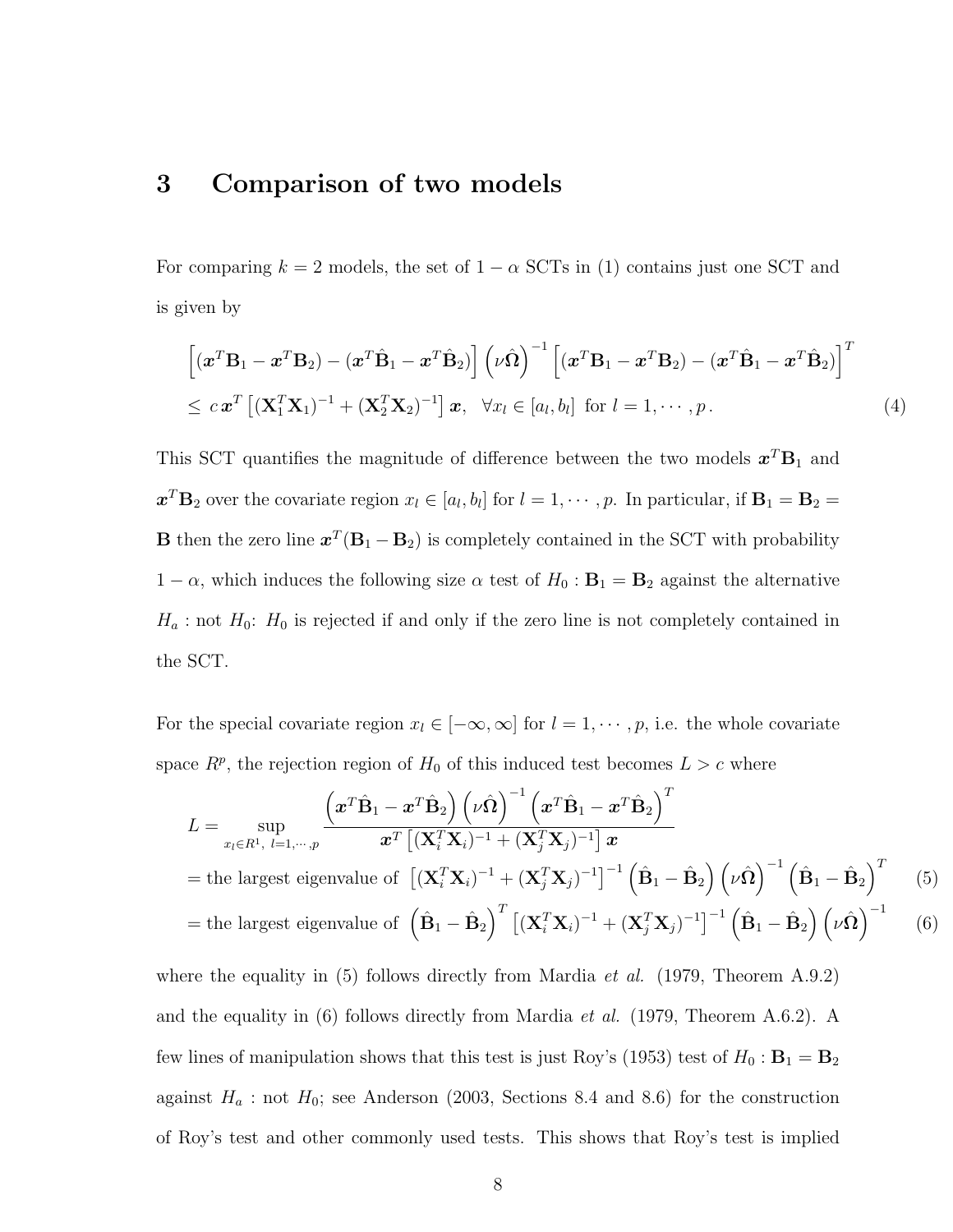by the SCT over the the whole covariate space. On the other hand, when  $a_l = b_l$  for  $l = 1, \dots, p$  and so the covariate region contains just one point, the SCT in (3) becomes the point-wise band. Direct manipulation, utilizing the generalized  $T^2$ -statistic (see e.g. Anderson, 2003, Theorem 5.2.2), shows that the critical constant c in this case is given by  $c = \frac{m}{u}$  $\frac{m}{\nu} f_{m,\nu,1-\alpha}$  where  $f_{m,\nu,1-\alpha}$  denotes the  $1-\alpha$  quantile of the F distribution with m and  $\nu$  degrees of freedom.

Of course the magnitude of differences between the two models quantified by the SCT is more informative than either a rejection or a non-rejection of  $H_0$  of a test. When  $H_0$ is rejected, the SCT allows us to assess over what covariate region the two models are significantly different and the direction of the difference. Even when  $H_0$  is not rejected, which can mean anything but the two models are the same, the magnitude of difference between the two models derived from the SCT still provides useful information.

Furthermore, it has been argued by numerous statisticians that statistical models often provide good approximations only over a certain covariate region (cf. Naiman, 1987, and Piegorsch and Casella, 1988). The SCT in (1) uses this information in the form of the covariance region  $x_l \in [a_l, b_l]$  for  $l = 1, \dots, p$  in its construction. This SCT is narrower and hence provides sharper inference over the covariance region of interest  $x_l \in [a_l, b_l]$  for  $l = 1, \dots, p$  than the SCT over the whole covariate region  $R^p$ .

Example. Raykov and Marcoulides (2008, pp.192) provide a dataset from a study of how a set of three intelligence measures, Inductive reasoning (ir), Figural relations (fr) and Culture-fair tests (cf), differ across groups at post-test after accounting for the covariate, which is the pre-test measurement on inductive reasoning. Following Raykov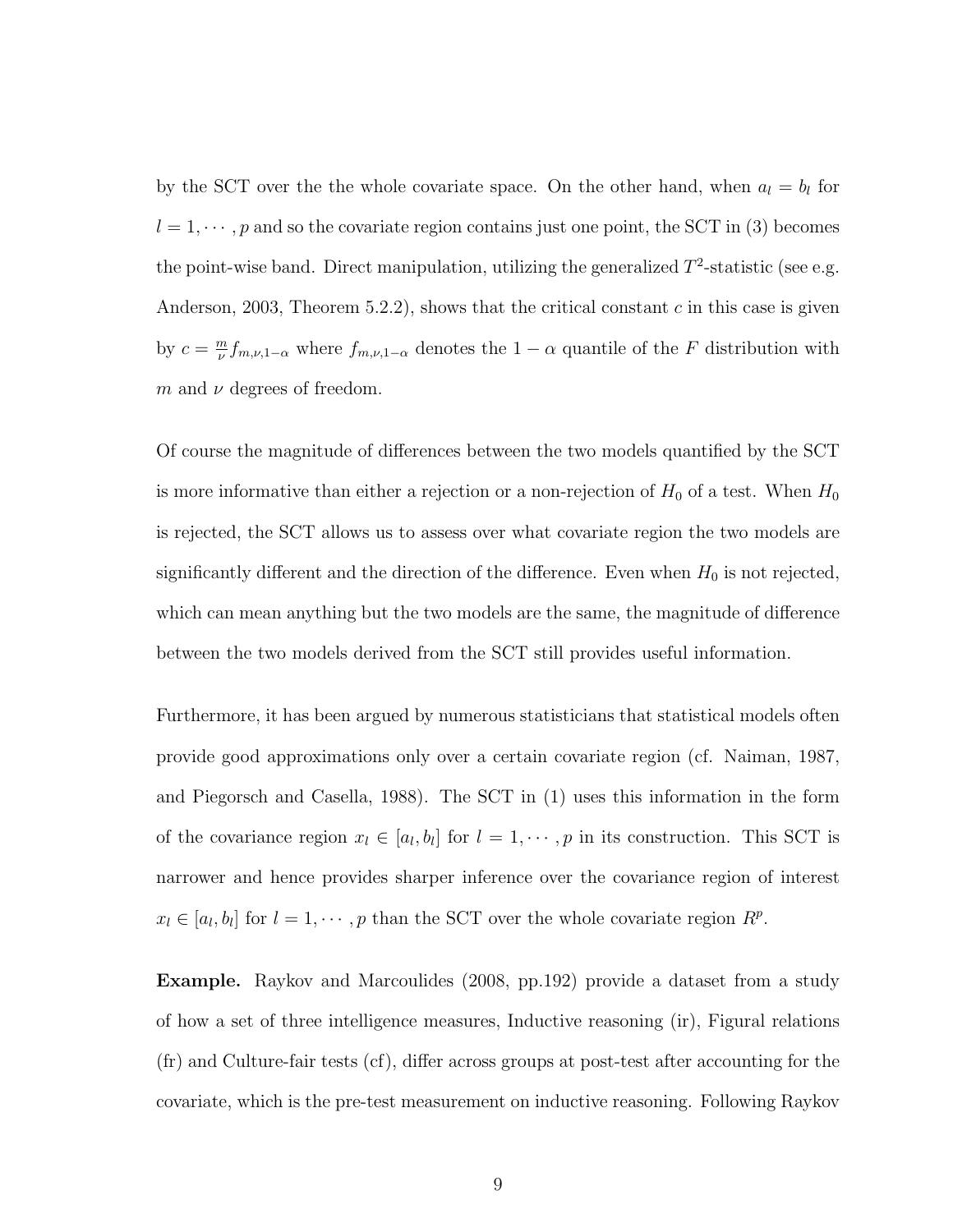and Marcoulides, a bivariate linear model of the responses  $y_1 = fr$  and  $y_2 = cf$  on the only covariate pre-test measurement on inductive reasoning  $(x = ir)$  is fitted for each of the two groups of students: trained and untrained. Note that we do not assume that the two bivariate linear regression models for the two groups have the same slopes; otherwise the problem becomes the comparison of the intercepts only and can be dealt with by the simpler multivariate ANCOVA (cf. Anderson, 2003). Based on the observations on 248 students (with 87 students in group one 'untrained' and 161 students in group two 'trained'), one can easily compute the estimates

$$
\hat{\mathbf{B}}_1 = \left(\begin{array}{cc} 48.404 & 14.689 \\ 0.590 & 1.103 \end{array}\right), \ \hat{\mathbf{B}}_2 = \left(\begin{array}{cc} 53.740 & 22.749 \\ 0.637 & 1.040 \end{array}\right), \ \nu \hat{\Omega} = \left(\begin{array}{cc} 33075.6 & 20024.8 \\ 20024.8 & 37408.5 \end{array}\right)
$$

with  $m = 2$ ,  $p = 1$  and  $\nu = 244$ .

The textbook approach for the comparison of the two models for the two groups is to test  $H_0$ :  $\mathbf{B}_1 = \mathbf{B}_2$  against  $H_a$ : not  $H_0$ . Specifically, Roy's (1953) test has its test statistic given by 0.0876, critical value 0.0360 for  $\alpha = 0.05$ , p-value 0.0002 and so  $H_0$ is rejected. Other commonly used tests (cf. Anderson, 2003, Sections 8.4 and 8.6) also reject  $H_0$  with comparable p-values.

The SCT for  $(\mathbf{x}^T \mathbf{B}_2 - \mathbf{x}^T \mathbf{B}_1)$  over the observed covariate range  $x \in [0, 78.6]$  in (4) is plotted in Figure 1, with the critical constant c for  $\alpha = 0.05$  computed to be 0.0357. The SCT is formed by a collection of elliptic discs, one at each  $x \in [0, 78.6]$ . The centre of the SCT is given by the straight line  $(\mathbf{z}^T \hat{\mathbf{B}}_2 - \mathbf{z}^T \hat{\mathbf{B}}_1)$ , which is the estimate of  $(\mathbf{z}^T \mathbf{B}_2 - \mathbf{z}^T \mathbf{B}_1)$  and also plotted in Figure 1. Since the zero line  $\mathbf{z}^T (\mathbf{B}_2 - \mathbf{B}_1)$  with  $B_1 = B_2$ , plotted in Figure 1 by the other straight line, is not completely contained in the SCT over  $x \in [0, 78.6]$ ,  $H_0 : \mathbf{B}_1 = \mathbf{B}_2$  is also rejected by the SCT. But the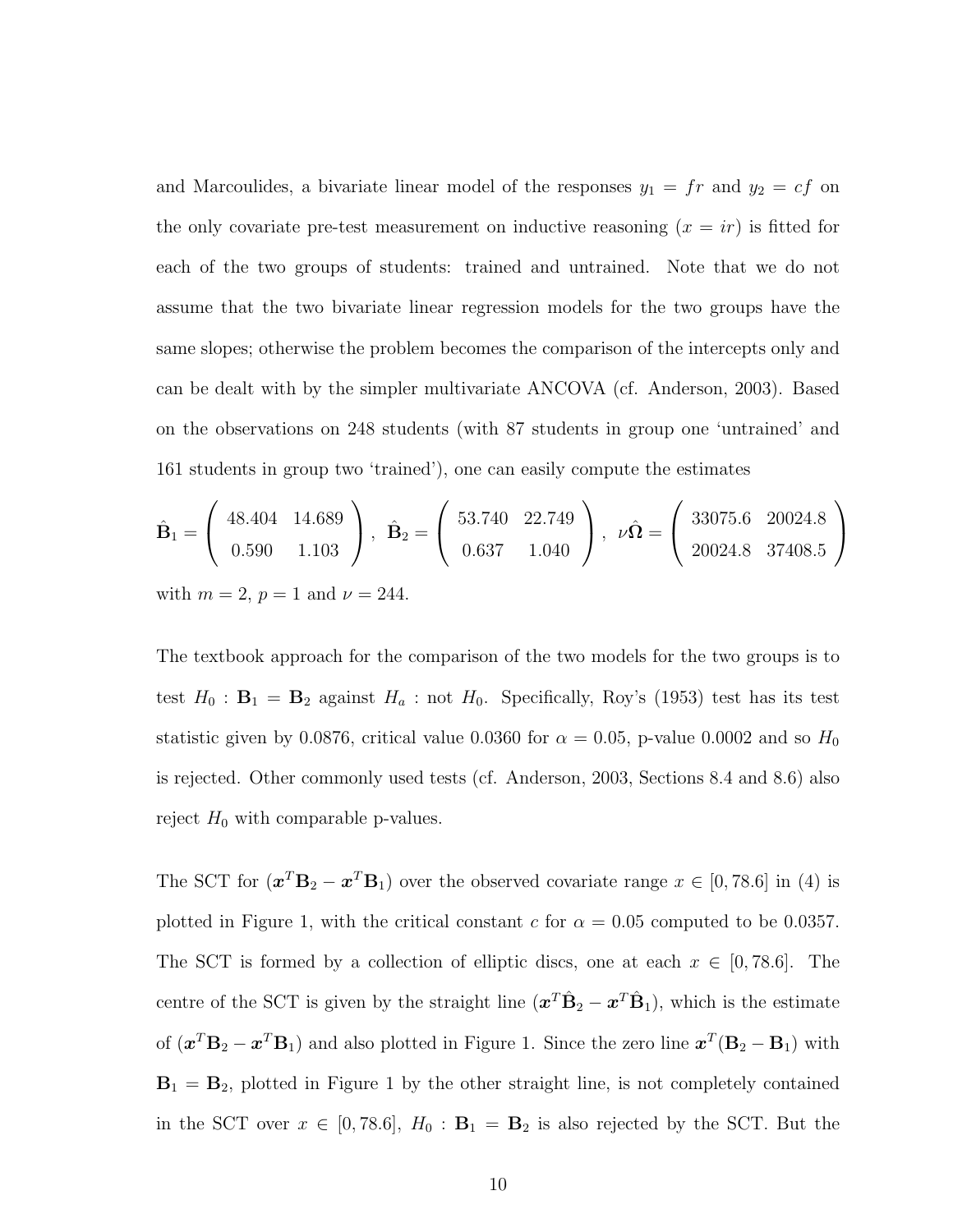Figure 1. The 95% SCT: given by the union of all the elliptic discs; the estimate  $(\boldsymbol{x}^T \hat{\mathbf{B}}_2 - \boldsymbol{x}^T \hat{\mathbf{B}}_1)$ : given by the straight line in the centre of the SCT; the zero line  $\boldsymbol{x}^T(\mathbf{B}-\mathbf{B})$ : given by the other straight line.



SCT provides more information on  $(\mathbf{z}^T \mathbf{B}_2 - \mathbf{z}^T \mathbf{B}_1)$ . For example, by looking at the projection of the SCT to the  $(y_1, x)$ -plane, plotted in Figure 2, one can conclude that the trained group (corresponding to  $\mathbf{x}^T \mathbf{B}_2$ ) has higher  $y_1$  (i.e. fr) on average than the untrained group (corresponding to  $\mathbf{x}^T \mathbf{B}_1$ ) among those students with the ir score in [17, 50]. But the difference between the two groups is not significant among those students with the ir score not in the interval [17, 50]. Similar observation can be made from the projection to the  $(y_2, x)$ -plane. From the SCT, one can also bound the largest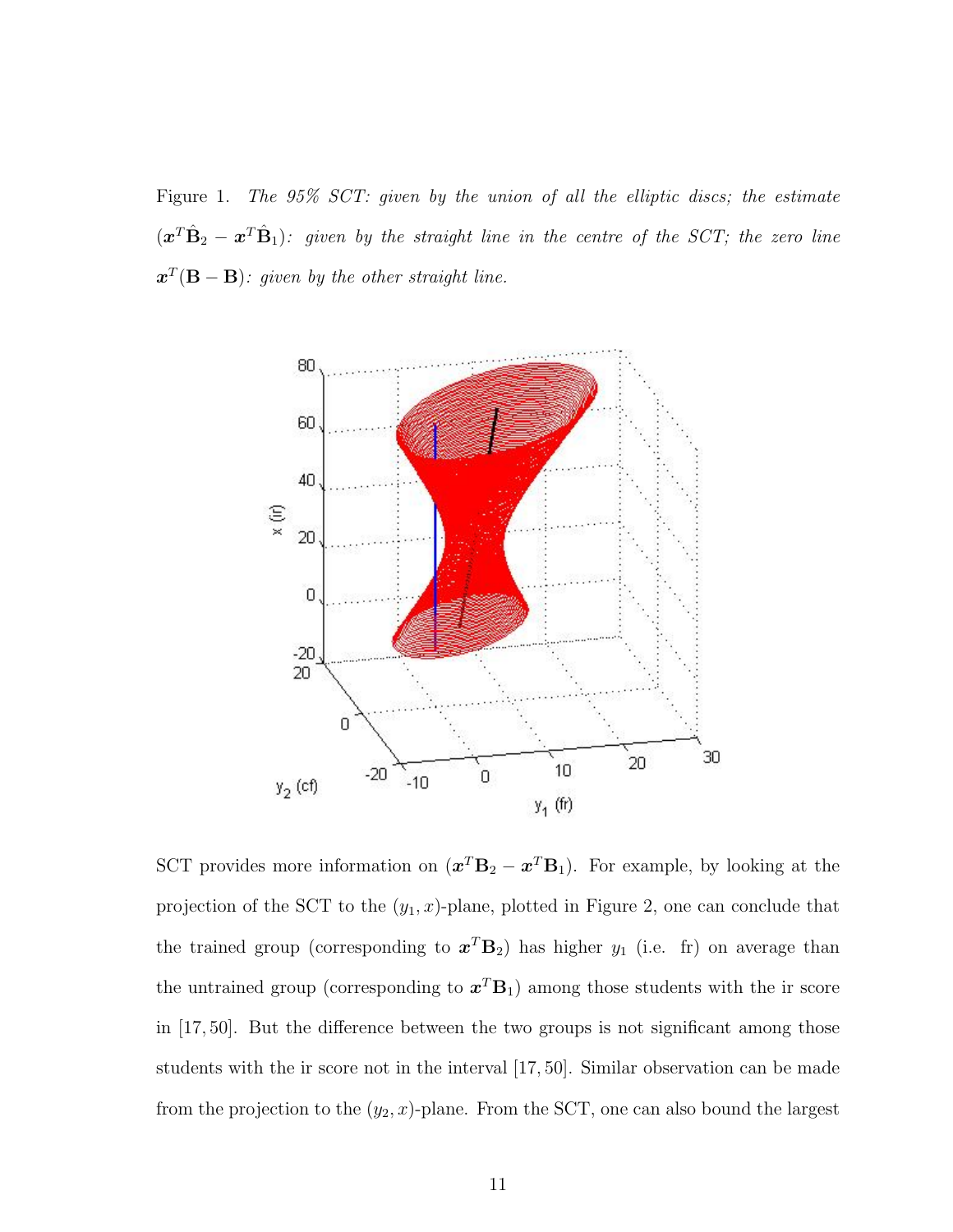possible difference of  $(\mathbf{x}^T \mathbf{B}_2 - \mathbf{x}^T \mathbf{B}_1)$  over  $x \in [0, 78.6]$ .

Figure 2. The projection of the 3-d plot in Figure 1 to the  $(y_1, x)$ -plane.



It is noteworthy that, in this example, the 95% SCT over the whole covariate range  $x \in$  $[-\infty, \infty]$  has  $c = 0.0360$ , which is almost the same as the c for the SCT over  $x \in [0, 78.6]$ given above. On the other hand, the point-wise band uses  $c = \frac{m}{\nu}$  $\frac{m}{\nu} f_{m,\nu,1-\alpha} = 0.0249,$ which is  $(0.0360 - 0.0249)/0.0360\% = 31\%$  smaller than the  $c = 0.0360$ . This indicates the extent to which a SCT over a finite covariate range can potentially be narrower than the SCT over the whole covariate range.

One can download from http://www.personal.soton.ac.uk/wl/SCTsForMultipComp/ the R codes for the computation of the results and the Matlab codes for drawing the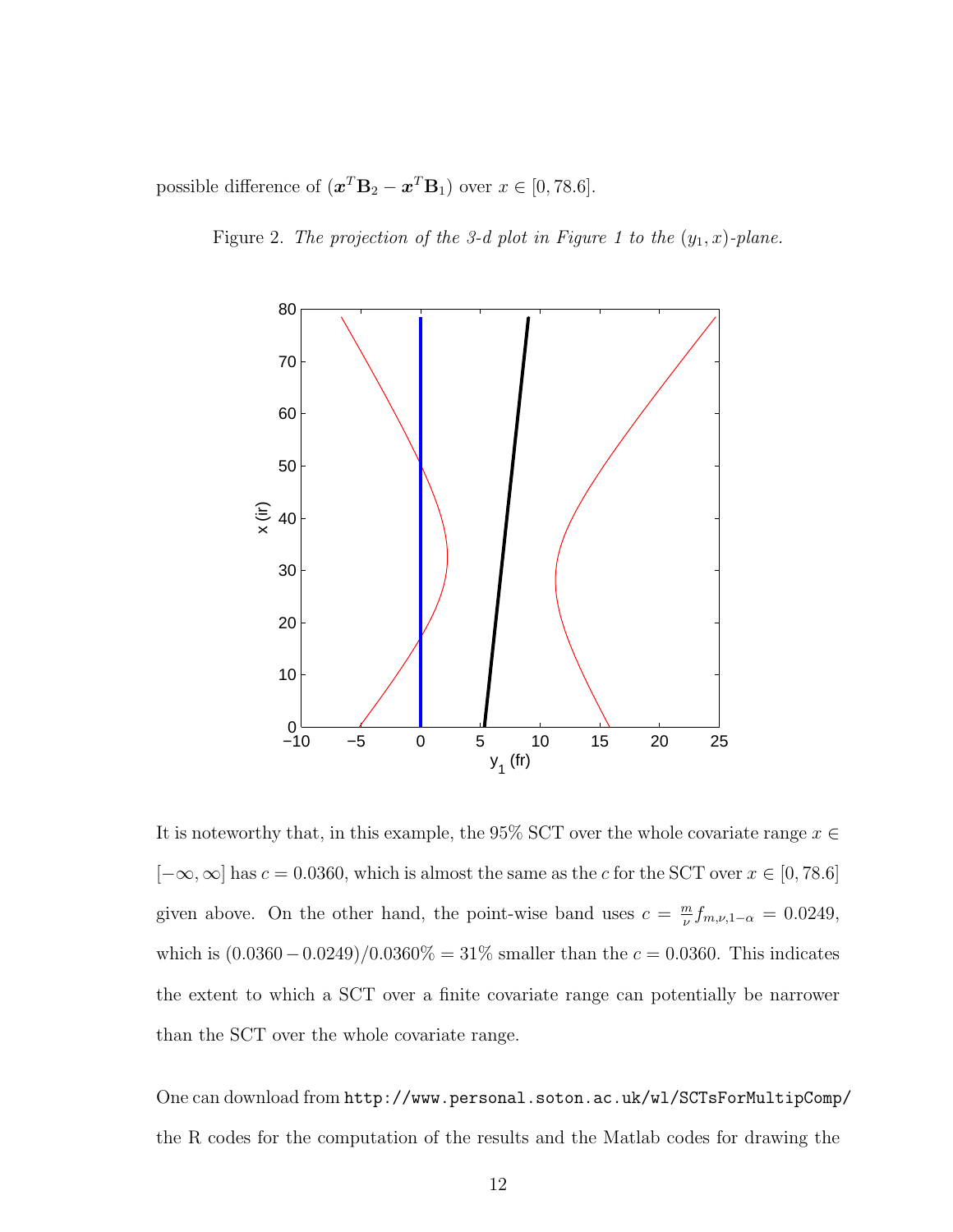graphs of this and the next sections.

#### 4 Comparison of more than two models

For comparison of  $k(\geq 3)$  models, the SCTs in (1) allow one to assess which models are different and, if two models are different, over what covariate region and in which direction the models differ. In comparison, a hypotheses test, such as Roy's test, only concludes whether or not the k models are different. In this case there is no clear relationship between the SCTs and Roy's test. This is not surprising since, even in the simpler situation of univariate regression, there is no direct relationship between simultaneous confidence bands and the usual F test for comparing  $k(\geq 3)$  models (cf. Liu, 2010, Section 6.2).

Example. Continue with the example considered in Section 3. Now the 161 students in the 'trained' group have actually gone through one of the two different training methods: the first 80 students were on training method 1 and the other 81 students were on training method 2. And we are interested in whether the three groups, group 1 – untrained, group 2 – training method 1 and group 3 – training method 2, are different in terms of how the responses fr and cf depend on the covariate pre-test measurement ir. Hence we fit a bivariate linear model of the responses  $y_1 = fr$  and  $y_2 = cf$  on the only covariate  $x = ir$  to each of the three groups of students, and we are interested in assessing whether the three models  $\mathbf{z}^T \mathbf{B}_1$ ,  $\mathbf{z}^T \mathbf{B}_2$  and  $\mathbf{z}^T \mathbf{B}_3$  are the same or not. Based on the observations on 248 students (with 87 students in group one, 80 in group 2 and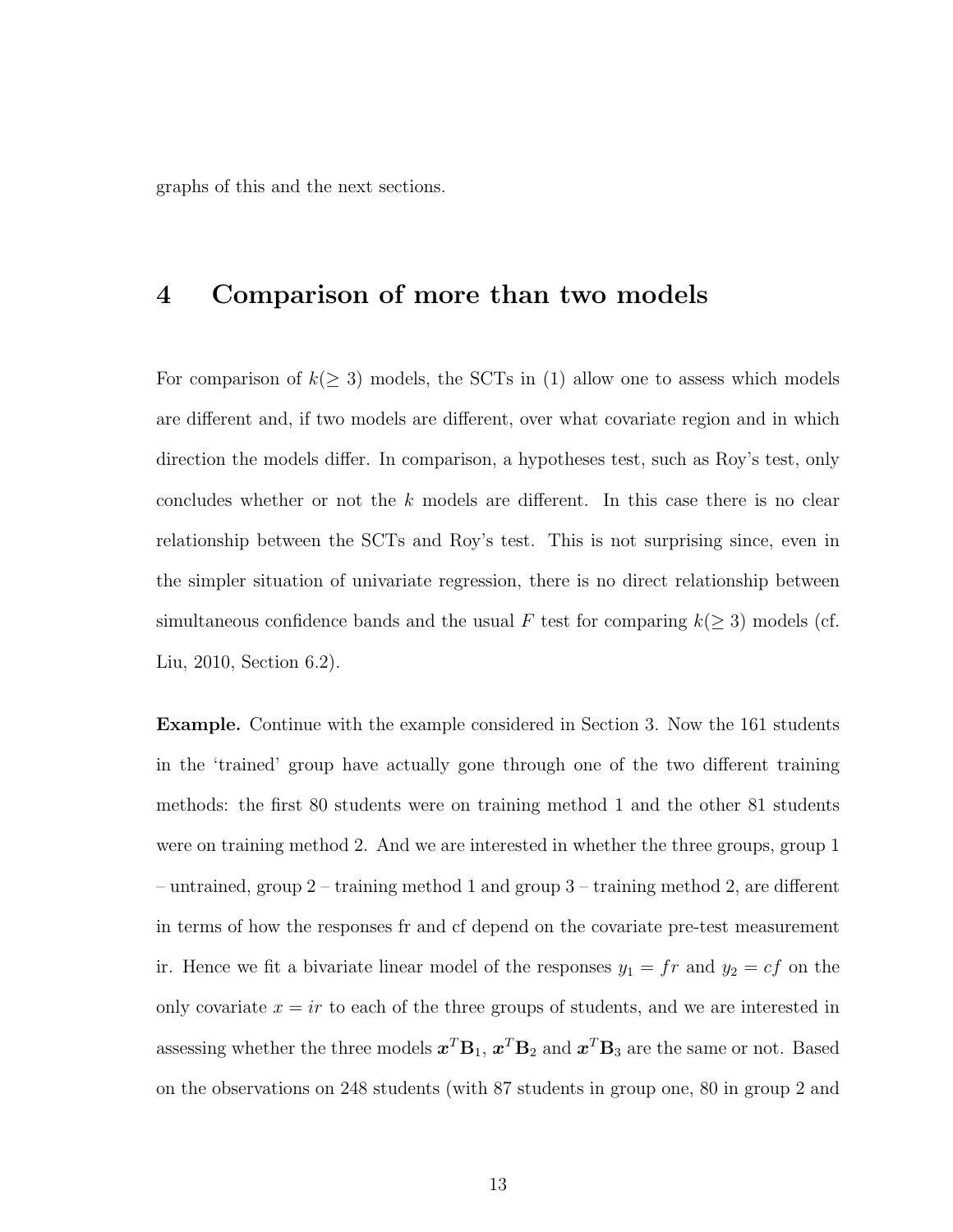81 in group 3), one can easily compute the estimates

$$
\hat{\mathbf{B}}_1 = \begin{pmatrix} 48.404 & 14.689 \\ 0.590 & 1.103 \end{pmatrix}, \quad \hat{\mathbf{B}}_2 = \begin{pmatrix} 51.682 & 23.964 \\ 0.681 & 0.995 \end{pmatrix},
$$

$$
\hat{\mathbf{B}}_3 = \begin{pmatrix} 56.176 & 21.292 \\ 0.582 & 1.092 \end{pmatrix}, \quad \nu \hat{\Omega} = \begin{pmatrix} 32908.6 & 20090.3 \\ 20090.3 & 37323.4 \end{pmatrix}
$$

with  $m = 2$ ,  $p = 1$  and  $\nu = 242$ .

Figure 3. The SCT for 
$$
(\mathbf{x}^T \mathbf{B}_3 - \mathbf{x}^T \mathbf{B}_1)
$$
.



The textbook approach for comparing the three models for the three groups is to test  $H_0$ :  $\mathbf{B}_1 = \mathbf{B}_2 = \mathbf{B}_3$  against  $H_a$ : not  $H_0$ . If Roy's (1953) test is used, then the test statistic is computed to be 0.0899, the critical value for  $\alpha = 0.05$  is 0.0536, the p-value is 0.0017 and so  $H_0$  is rejected. But this is all a test can tell us.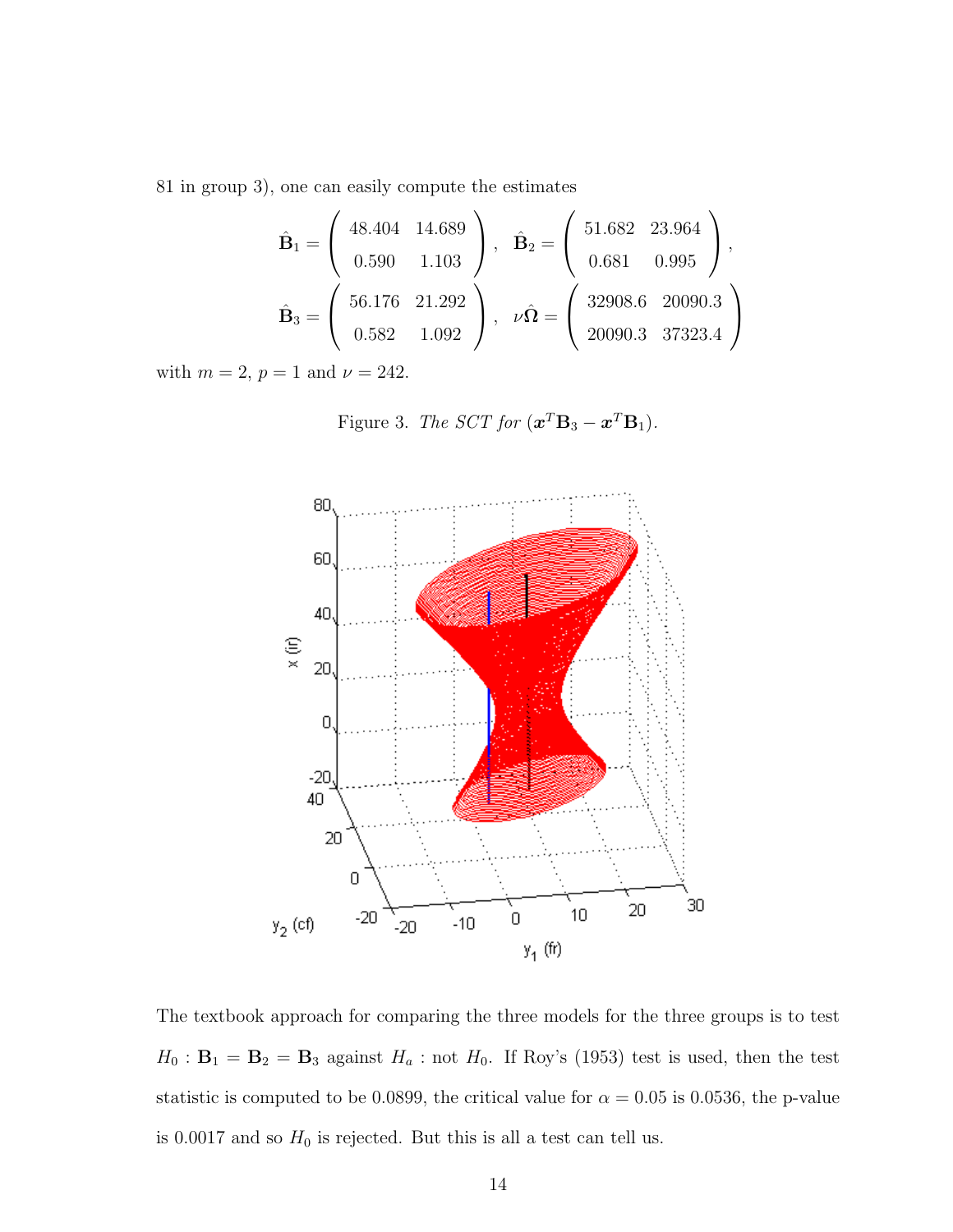To get more information on how the three models differ between themselves, one can use the SCTs in (1) for pairwise comparison with  $\Lambda = \{(i, j) : 1 \le i \ne j \le 3\}$ . For  $\alpha = 0.05$ and the observed covariate region  $x \in [0, 78.595]$ , the critical constant c is computed to be 0.0462. So one can plot the three SCTs for  $(\mathbf{x}^T \mathbf{B}_2 - \mathbf{x}^T \mathbf{B}_1)$ ,  $(\mathbf{x}^T \mathbf{B}_3 - \mathbf{x}^T \mathbf{B}_1)$ and  $(\mathbf{x}^T \mathbf{B}_3 - \mathbf{x}^T \mathbf{B}_2)$  over  $x \in [0, 78.6]$ , respectively, in order to assess whether or how any two models differ. For example, Figure 3 plots the SCT for  $(\mathbf{x}^T \mathbf{B}_3 - \mathbf{x}^T \mathbf{B}_1)$ , the straight-line  $(\bm{x}^T \hat{\mathbf{B}}_3 - \bm{x}^T \hat{\mathbf{B}}_1)$  which is the centre of the SCT, and the zero straight-line  $(x^T B - x^T B)$ . Since the zero straight-line is not included in the SCT completely, the two models  $\mathbf{z}^T \mathbf{B}_3$  and  $\mathbf{z}^T \mathbf{B}_1$  are significantly different. By looking at the SCT from different angles, one can observe how the two models differ. For example, by looking at the projection of the SCT for  $(\mathbf{x}^T \mathbf{B}_3 - \mathbf{x}^T \mathbf{B}_1)$  in the  $(y_1, x)$ -plane, given in Figure 4, one can conclude that training method 2 produces significantly higher fr scores than untrained for the students with  $x = ir$  measure in the range [20, 41]. Similarly, by inspecting the SCT for  $(\mathbf{x}^T \mathbf{B}_2 - \mathbf{x}^T \mathbf{B}_1)$ , one can also conclude that training method 1 is also significantly different from untrained since this SCT does not include the zero line completely. However, the SCT for  $(\mathbf{x}^T \mathbf{B}_3 - \mathbf{x}^T \mathbf{B}_2)$  contains the zero line over  $x \in [0, 78.6]$  and so there is no significant difference between the two training methods. Since all these inferences are based on the three SCTs with a simultaneous confidence level 95%, one can claim that all the inferences made are correct simultaneously with confidence level 95%.

Now suppose that one is only interested in whether and how the two training methods are different from the untrained method. If one uses Roy's test for this purpose, then the same test, as given above, has to be used with the same conclusion that  $H_0$  is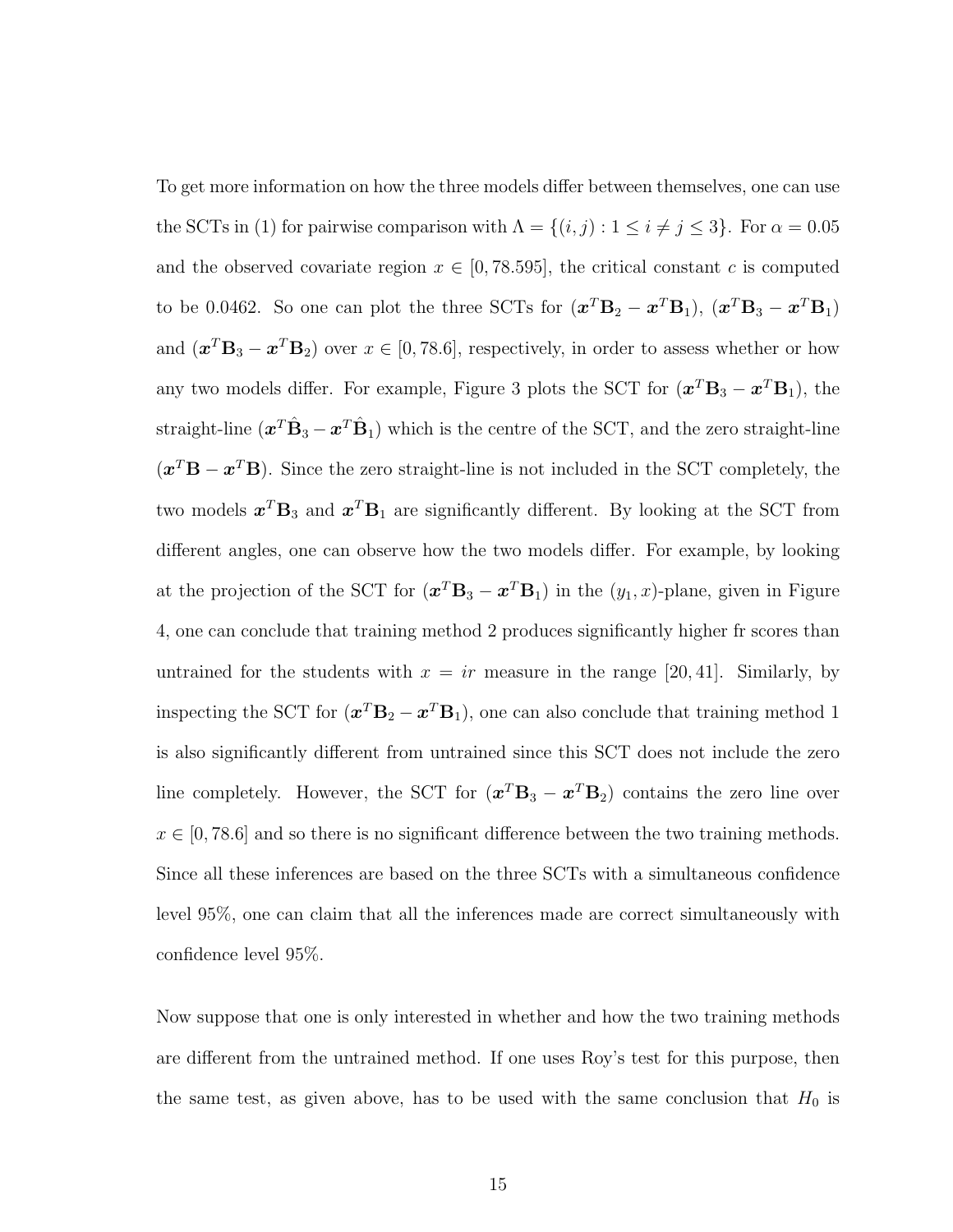Figure 4. The projection of the SCT for  $(\mathbf{x}^T \mathbf{B}_3 - \mathbf{x}^T \mathbf{B}_1)$ .



rejected. On the other hand, one can use the SCTs in (1) with  $\Lambda = \{(i,j) : i =$ 1,  $2 \le j \le 3$ } specifically for the inferences about  $(\mathbf{x}^T \mathbf{B}_2 - \mathbf{x}^T \mathbf{B}_1)$  and  $(\mathbf{x}^T \mathbf{B}_3 - \mathbf{x}^T \mathbf{B}_1)$ only. For  $\alpha = 0.05$  and the covariate region  $x \in [0, 78.595]$ , the critical constant c is computed to be 0.0424, which is smaller than the critical constant 0.0462 for pairwise comparisons as expected. Again, one can look at the two SCTs for  $(\mathbf{x}^T \mathbf{B}_2 - \mathbf{x}^T \mathbf{B}_1)$ and  $(\boldsymbol{x}^T \mathbf{B}_3 - \boldsymbol{x}^T \mathbf{B}_1)$  over  $x \in [0, 78.6]$ , respectively, to make appropriate inferences. Since in this case one is interested in two comparisons only, the corresponding SCTs are  $(0.0462 - 0.0424)/0.0424 = 9%$  narrower and so allow sharper inferences than the SCTs for the three pairwise comparisons given above. This demonstrates how more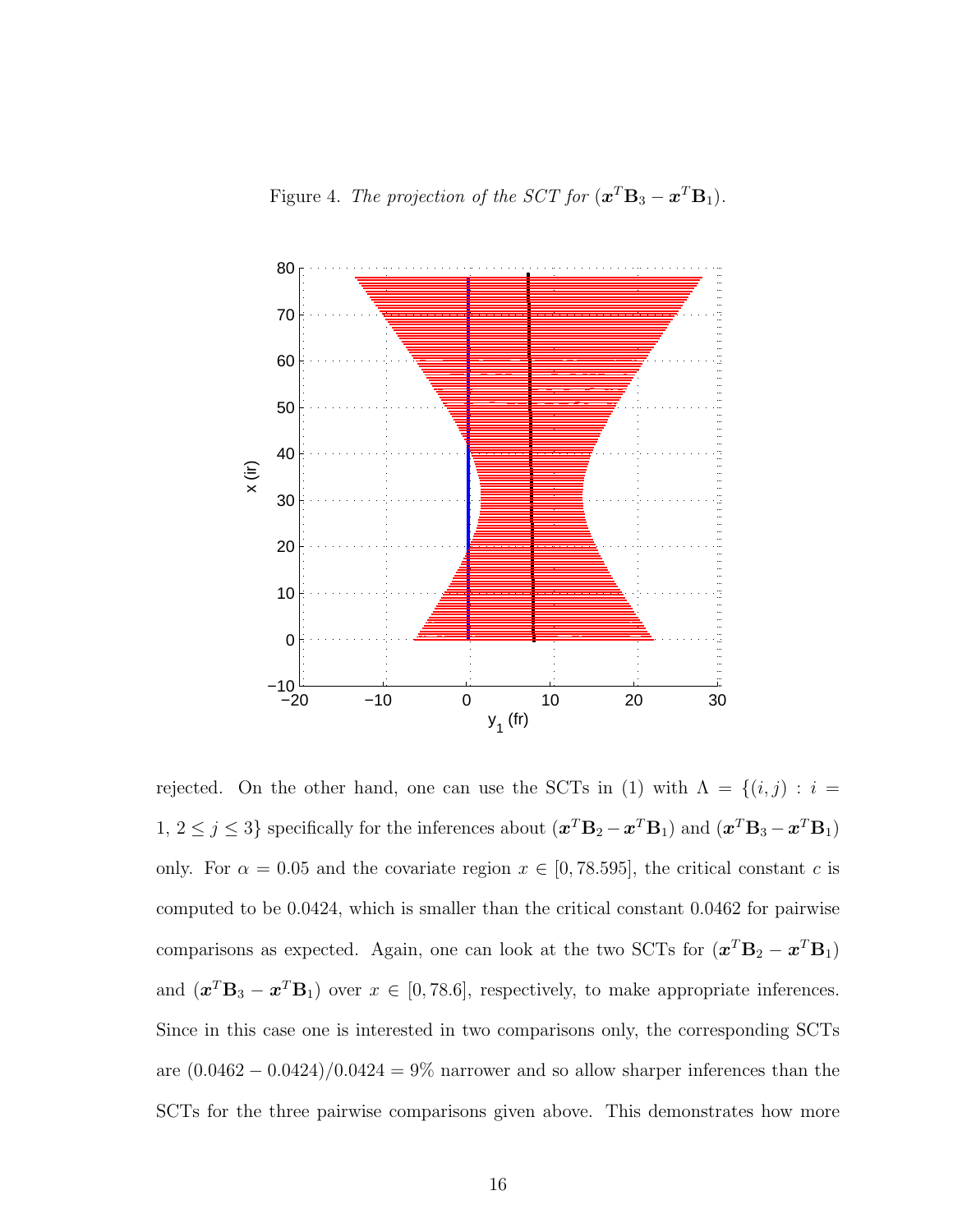informative SCTs can be constructed for particular inferences of interested.

In this particular example, there are two responses  $y_1$  and  $y_2$  and so all the SCTs can be plotted in the 3-dimensional space. By inspecting these SCTs directly, inferences about the comparisons of the models can be made. When there are more than two responses, the SCTs cannot be plotted in the 3-dimensional space. This is of course due to the multivariate nature of the problem as with many other multivariate statistical techniques. On the other hand, if one is only interested in judge whether the zero line is completely contained in a SCT, then one can use the multiplicity-adjusted p-values of Westfall and Young (1993) in a way similar to what is used in Liu (2010, pp.166-168) for the univariate regression case. Specifically, one first computes the observed value  $t_{i,j}$  of

$$
T_{i,j} = \sup_{x_l \in [a_l, b_l], l=1,\cdots,p} \frac{\left(\boldsymbol{x}^T \hat{\mathbf{B}}_i - \boldsymbol{x}^T \hat{\mathbf{B}}_j\right) \left(\nu \hat{\boldsymbol{\Omega}}\right)^{-1} \left(\boldsymbol{x}^T \hat{\mathbf{B}}_i - \boldsymbol{x}^T \hat{\mathbf{B}}_j\right)^T}{\boldsymbol{x}^T \left[(\mathbf{X}_i^T \mathbf{X}_i)^{-1} + (\mathbf{X}_j^T \mathbf{X}_j)^{-1}\right] \boldsymbol{x}}~.
$$

One then computes  $p_{i,j} = P\{T > t_{i,j}\}\text{ for } (i,j) \in \Lambda \text{ by simulating a large number}$ of replicates of  $T$ , using the expressions  $(2)$  and  $(3)$  as before. Now the SCT for  $(x^T B_i - x^T B_j)$  contains the zero line over the given covariate region if and only if  $p_{i,j} > \alpha$ . This allows one to judge whether a SCT contains the zero line without looking at the plot of the SCT.

For example, for the SCTs for pairwise comparisons of the three models, our R program has computed  $p_{1,2} = 0.0195$ ,  $p_{1,3} = 0.0020$  and  $p_{2,3} = 0.8420$  (based on  $r = 1,000,000$ simulations). From these, one can conclude directly that the SCTs for  $(\boldsymbol{x}^T \mathbf{B}_2 - \boldsymbol{x}^T \mathbf{B}_1)$ and  $(\mathbf{x}^T \mathbf{B}_3 - \mathbf{x}^T \mathbf{B}_1)$  do not contain the zero line and that the SCT for  $(\mathbf{x}^T \mathbf{B}_3 - \mathbf{x}^T \mathbf{B}_2)$ does contain the zero line, which agrees with what one can see from the plots of the SCTs as expected. For the SCTs for comparisons of the two training methods with the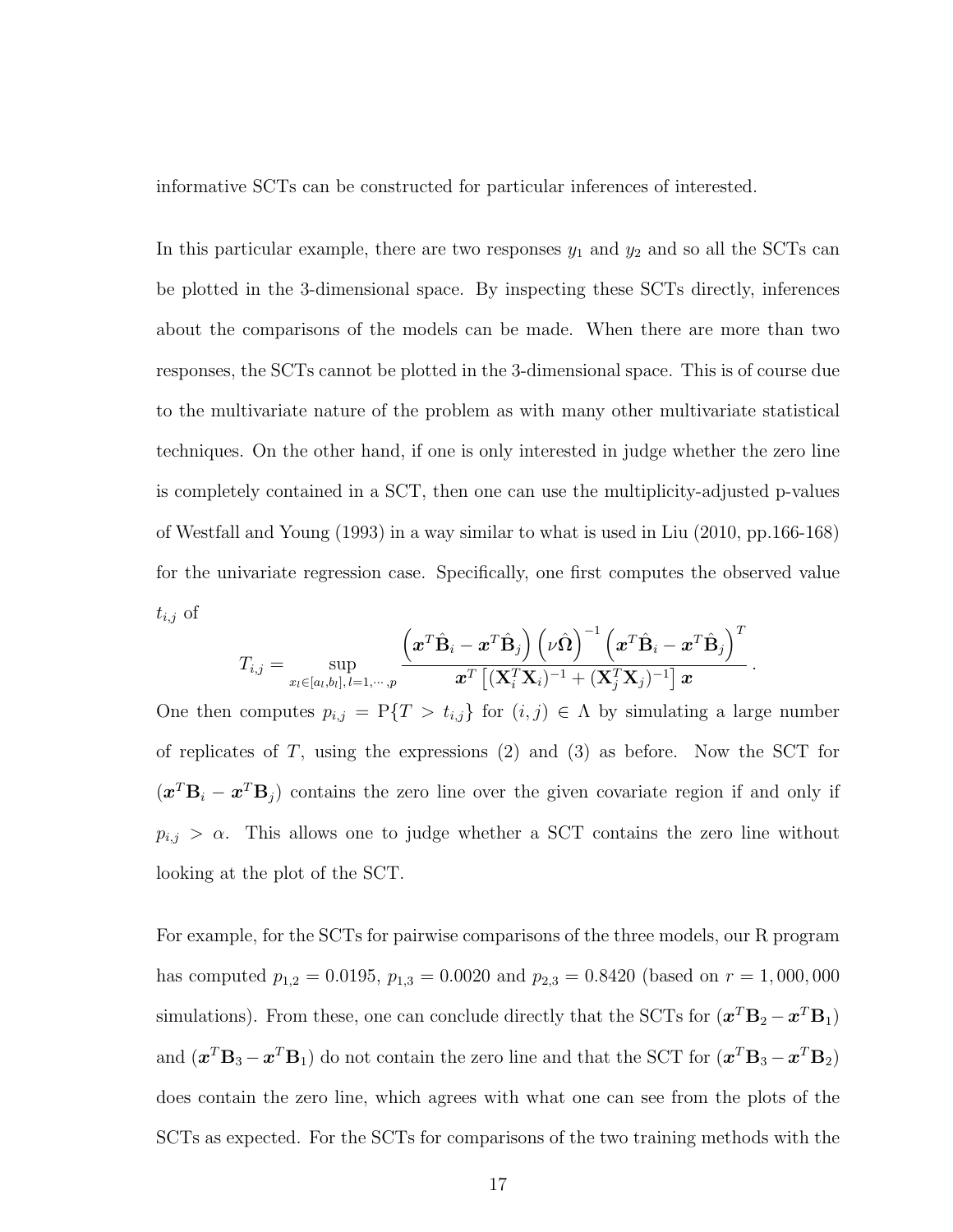untrained method, our R program has computed  $p_{1,2} = 0.0129$  and  $p_{1,3} = 0.0013$ . From these, one can conclude directly that the SCTs for  $(\mathbf{x}^T \mathbf{B}_2 - \mathbf{x}^T \mathbf{B}_1)$  and  $(\mathbf{x}^T \mathbf{B}_3 - \mathbf{x}^T \mathbf{B}_1)$ do not contain the zero line.

## 5 Conclusions

Much of the research on multiple comparison and simultaneous inference in the past sixty years or so has been for the comparison of several population means. Spurrier (1999) studies the multiple comparison of several simple linear regression lines by using simultaneous confidence bands. In this paper, the work of Liu *et al.* (2004) for finite comparisons of several univariate linear regression models by using simultaneous confidence bands has been extended to finite comparison of several multivariate linear regression models by using SCTs. We have demonstrated how the critical constants for many types of comparison can be easily computed by Monte Carlo simulation as in Liu *et al.* (2004, 2005).

A SCT provides useful information on the difference between two multivariate linear regression models over a given range of the explanatory variables. This information can be used to detect differences between the two models over the range, as illustrated in the examples provided. Potentially, it can also be used to establish the maximum difference and hence equivalence of the two models over the range. A set of SCTs is certainly more informative than the current textbook approach of a hypotheses test for comparing several multivariate linear regression models which allows only two decisions, rejection or non-rejection of  $H_0$ , and does not take into consideration of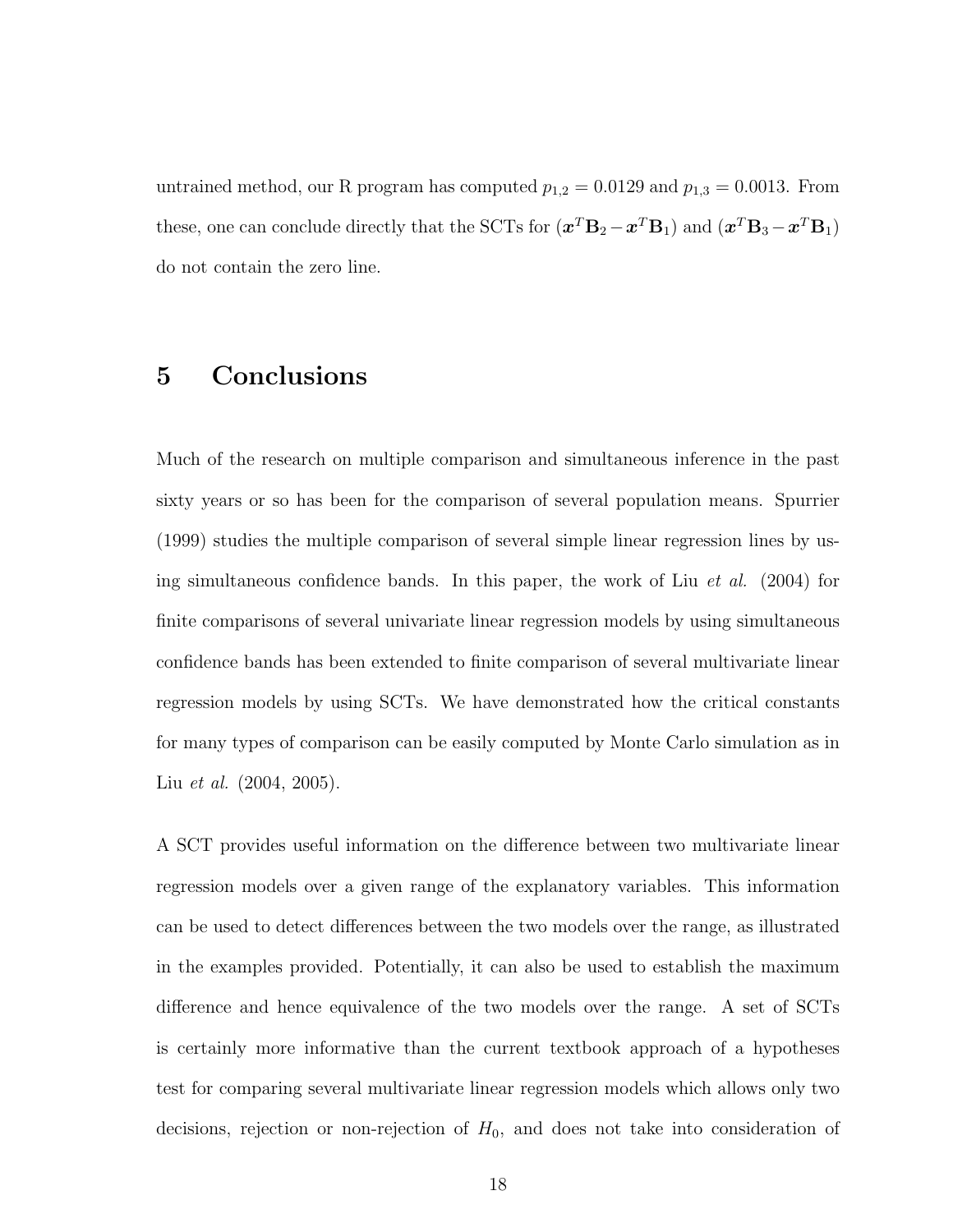specific comparisons, such as the comparisons of several treatments with one control, that may be of interest in a problem.

It is also pointed out in this paper that Roy's (1953) test for comparing two multivariate linear regression models is implied by a SCT for the difference of the two models over the whole covariate space. But often comparison over a finite covariate space is of interest in applications since regression models are good approximations usually over a finite covariate space only. SCT's utilise this finite covariate space restriction naturally in its construction.

Many problems warrant further research, for example, the construction of SCTs of different shapes for different inferential purposes, extending some ideas in the univariate regression cases (e.g. Liu et al., 2009).

Acknowledgements: The first author's research was partially supported by NSERC of Canada.

#### References

Al-Saidy, O. M., Piegorsch, W. W., West, R. W. and Nitcheva, D. K. (2003), Confidence bands for low-dose risk estimation with quantal response data, Biometrics, 59, 1056- 1062.

Anderson, T.W. (2003). An Introduction to Multivariate Statistical Analysis, 3rd Edition. Wiley: New York.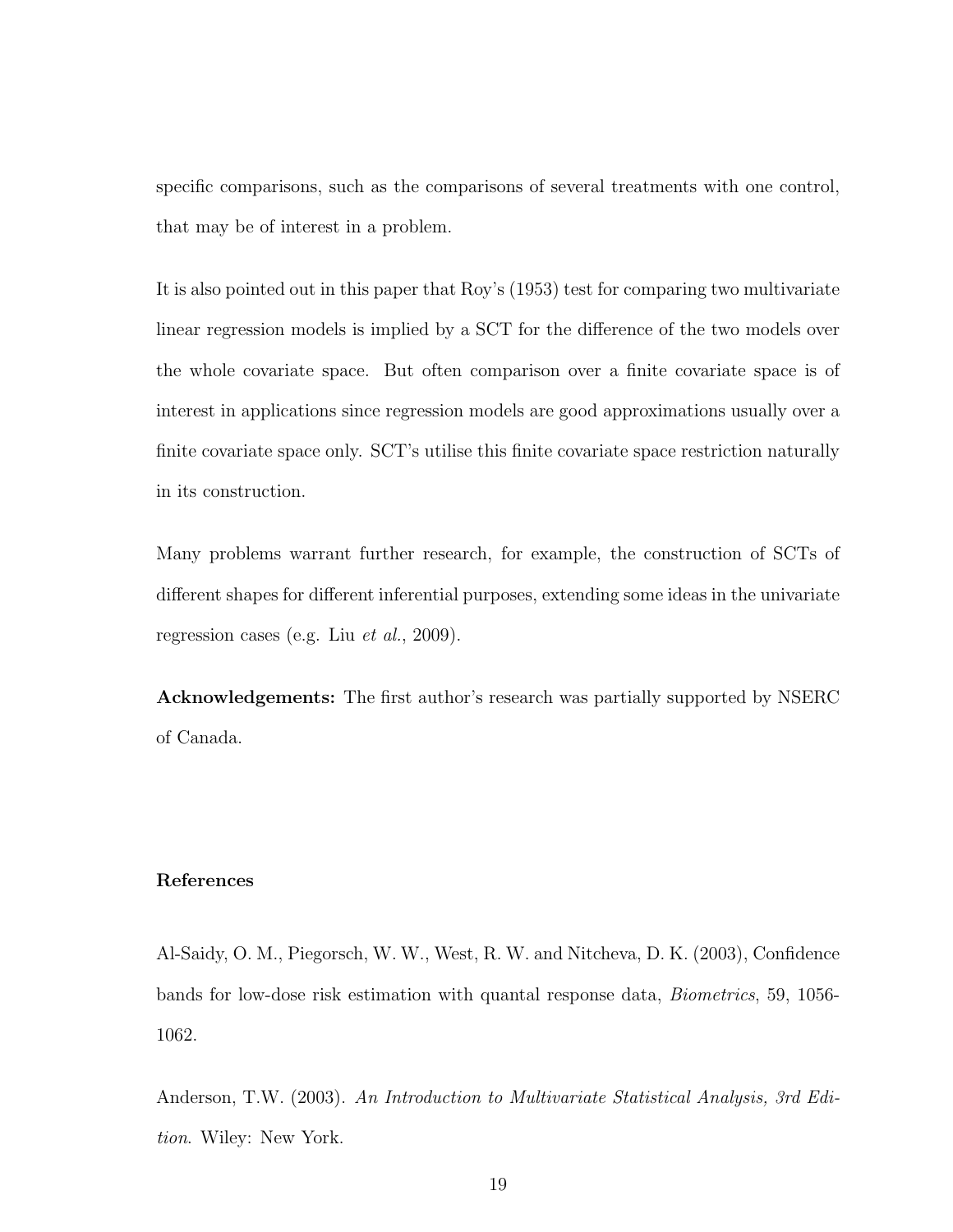Bhargava, P. and Spurrier, J.D. (2004). Exact confidence bounds for comparing two regression lines with a control regression line on a fixed interval. Biometrical Journal, 46, 720-730.

Bretz, F., Hothorn, T. and Westfall, P. (2011). Multiple Comparisons Using R. CRC Press: New York.

Dette, H., Mollenhoff, K., Volgushev, S. and Bretz, F. (2018). Equivalence of regression curves. Journal of the American Statistical Association, 113, 711-729.

Deutsch, R. and Piegorsch, W. (2012), Benchmark dose profiles for joint action quantal data in quantitative risk assessment, Biometrics, 68, 1313-1322.

Dunnett, C.W. (1955). A Multiple Comparison Procedure for Comparing Several Treatments With a Control. Journal of the American Statistical Association, 50, 1096- 1121.

Edwards, D., and Berry, J.J. (1987). The Efficiency of Simulation-based Multiple Comparisons. Biometrics, 43, 913-928.

Hochberg, Y. and Tamhane, A.C. (1987). Multiple Comparison Procedures. Wiley: New York.

Hsu, J.C. (1996). Multiple Comparisons: Theory and Methods. Chapman & Hall: New York.

Liu, W. (2010). Simultaneous Inference in Regression . CRC Press: New York.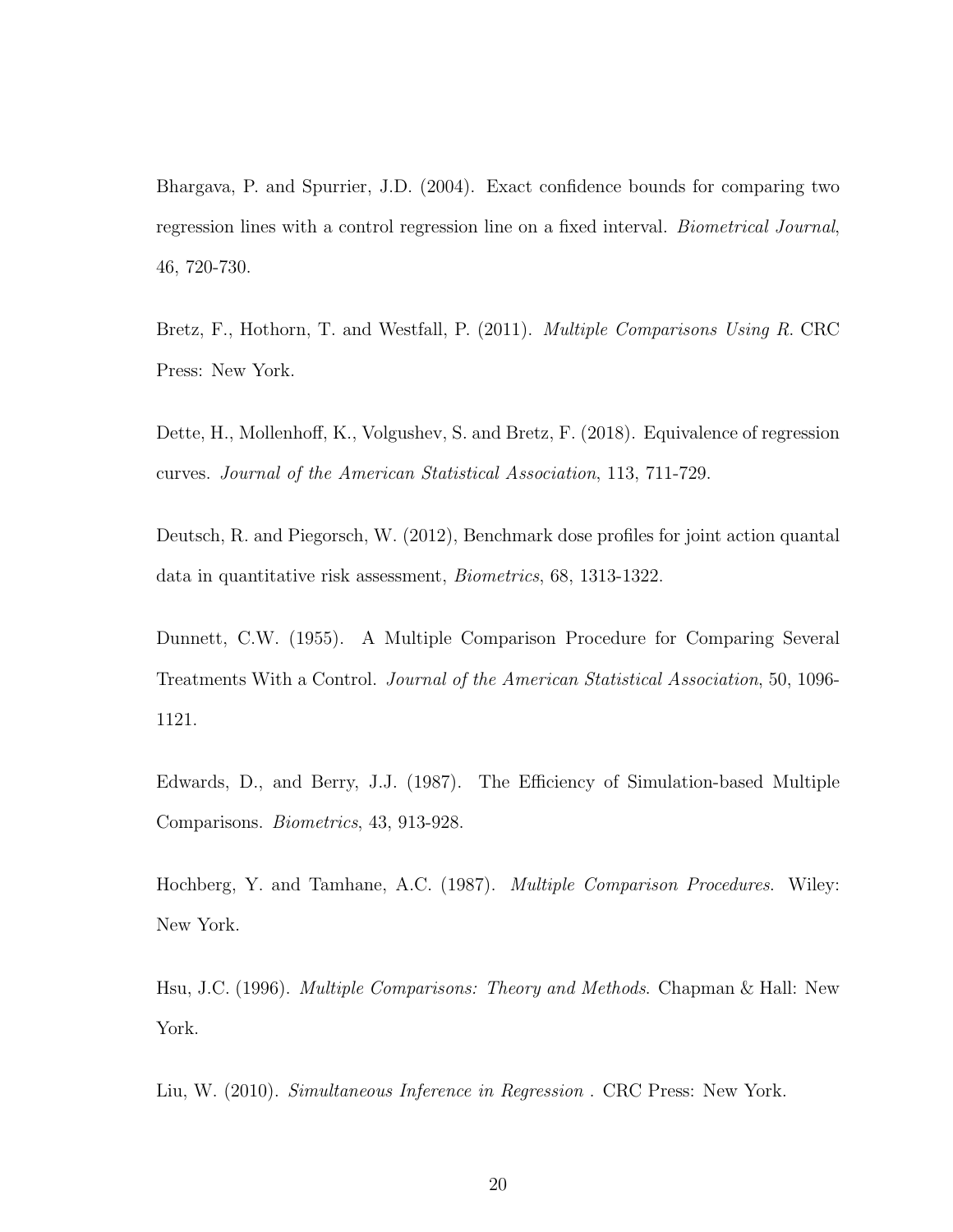Liu, W., Jamshidian, M. and Zhang, Y. (2004). Multiple comparison of several linear regression models. Journal of the American Statistical Association, 99, 395-403.

Liu, W., Jamshidian, M., Zhang, Y. and J. Donnelly (2005). Simulation-based simultaneous confidence bands in multiple linear regression with predictor variables constrained in intervals. Journal of Computational and Graphical Statistics, 14, 459-484.

Liu, W., Bretz, F., Hayter, A.J. and Wynn, H.P. (2009). Assessing non-superiority, non-inferiority or equivalence when comparing two regression models over a restricted covariate region. Biometrics, 65, 1279-1287.

Liu, W., Han, Y., Wan, F., Bretz, F. and Hayter, A. J. (2016). Simultaneous confidence tubes in multivariate linear regression. Scandinavian Journal of Statistics, 43, 879-885

Liu, W., Wynn, H.P. and Hayter, A.J. (2008). Statistical inferences for linear regression models when the covariates have functional relationships: polynomial regression. J. of Statistical Computation and Simulation, 78(4), 315-324.

Lu, X. and Kuriki, S. (2017). Simultaneous confidence bands for contrasts between several nonlinear regression curves. Journal of multivariate analysis, 155, 83-104.

Mardia, K.V., Kent, J.T. and Bibby, J.M. (1979). Multivariate Analysis. Academic Press: New York.

Miller, R.G. (1981). *Simultaneous Statistical Inference*. Springer-Verlag: New York.

Naiman, D.Q. (1987). Simultaneous confidence-bounds in multiple- regression using predictor variable constraints. Journal of the American Statistical Association, 82,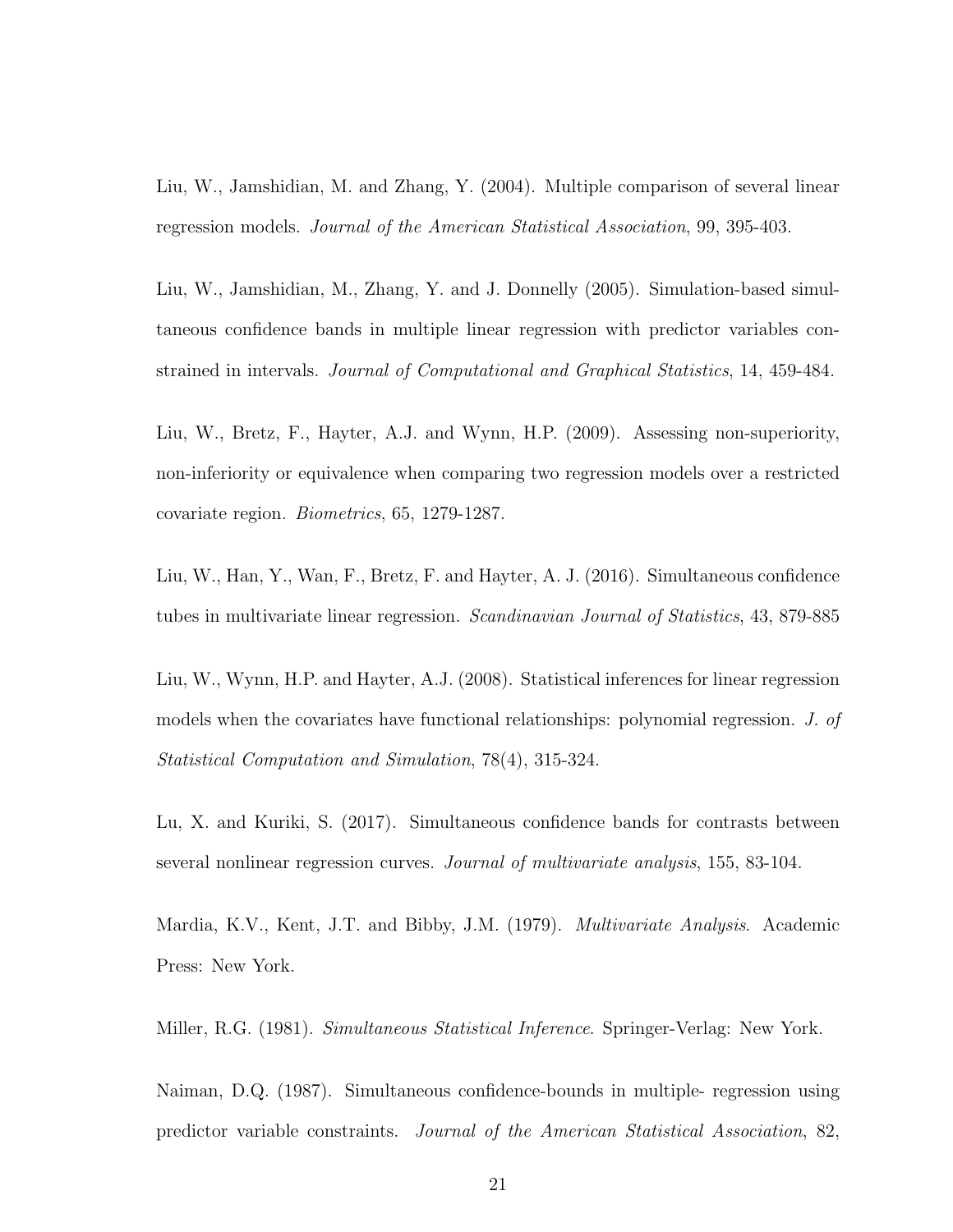Nitcheva, D. K., Piegorsch, W. W., West, R. W. and Kodell, R. L. (2005), Multiplicityadjusted inference in risk assessment: Benchmark analysis with quantal response data, Biometrics, 61, 277-286.

Peng, J., Robichaud, M. and Alsubie, A. (2015), Simultaneous confidence bands for lower-dose risk estimation with quantal data, Biometrical Journal, 57, 27-38.

Piegorsch, W., West, R., Pan, W. and Kodell, R. (2005), Low dose risk estimation via simultaneous statistical inferences, Journal of the Royal Statistical Society, Series C, 54, 245-258.

Piegorsch, W.W. and Casella, G. (1988). Confidence bands for logistic regression with restricted predictor variables. Biometrics, 44, 739-750.

Raykov, T. and Marcoulides, G.A. (2008). An Introduction to Applied Multivariate Analysis. Routledge: New York.

Roy, S.N. (1953). On the heuristic method of test construction and its use in multivariate analysis. Annals of Mathematical Statistics, 24, 220-238.

Ruberg, S.J. and Hsu, J.C. (1992). Multiple comparison procedures for pooling batches in stability studies. Technometrics, 34, 465-472.

Scheffé, H. (1953). A method for judging all contrasts in the analysis of variance. Biometrika, 40, 87-104.